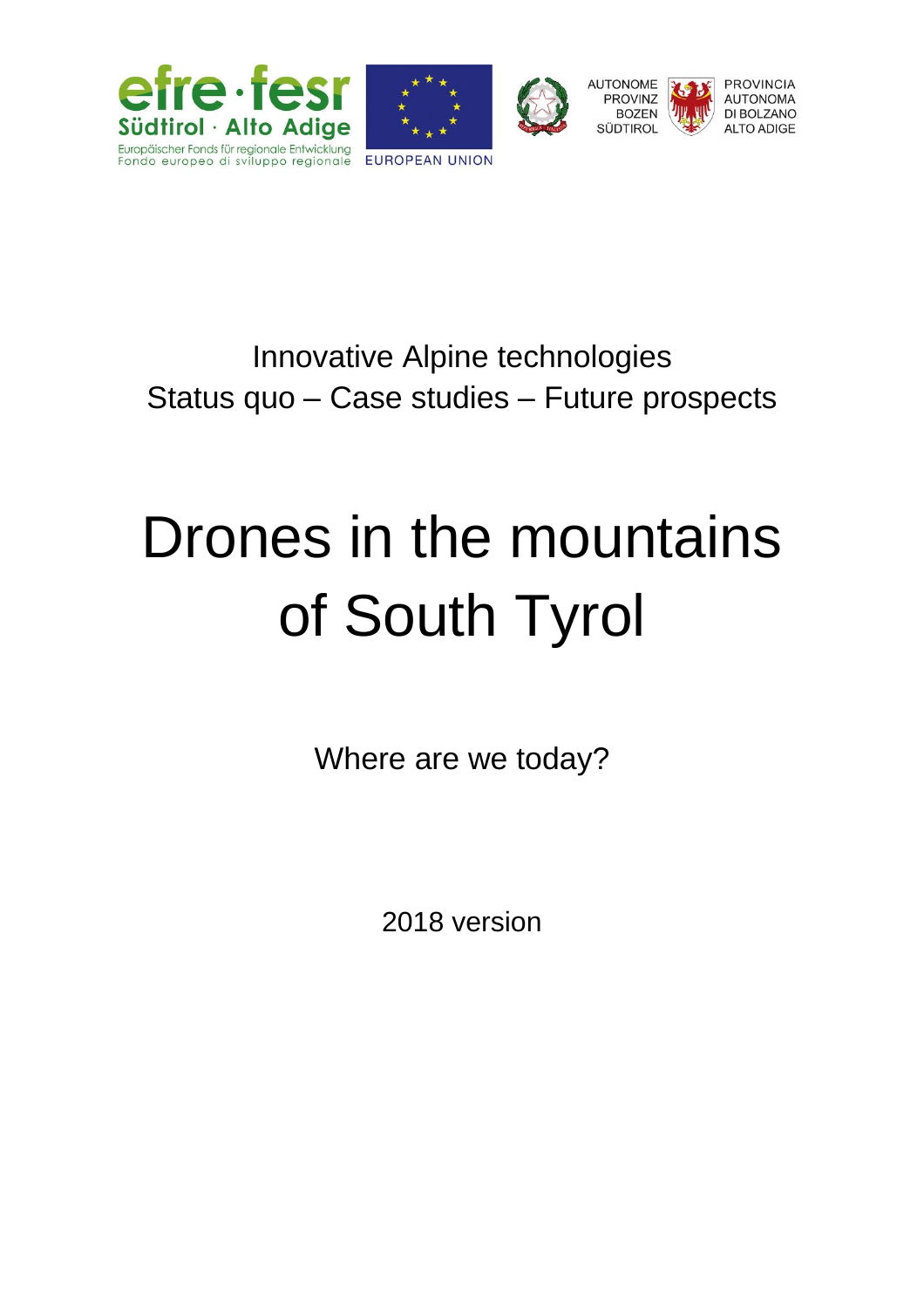## Index

| Research and development, manufacture and applications in South Tyrol 9 |
|-------------------------------------------------------------------------|
|                                                                         |
|                                                                         |
|                                                                         |
|                                                                         |
|                                                                         |
|                                                                         |
|                                                                         |
|                                                                         |
|                                                                         |
|                                                                         |
|                                                                         |
|                                                                         |
| FlyingBasket: direct deliveries to mountain huts using drones  16       |
|                                                                         |
|                                                                         |
|                                                                         |
|                                                                         |
|                                                                         |
|                                                                         |
|                                                                         |
|                                                                         |
|                                                                         |
|                                                                         |
|                                                                         |
|                                                                         |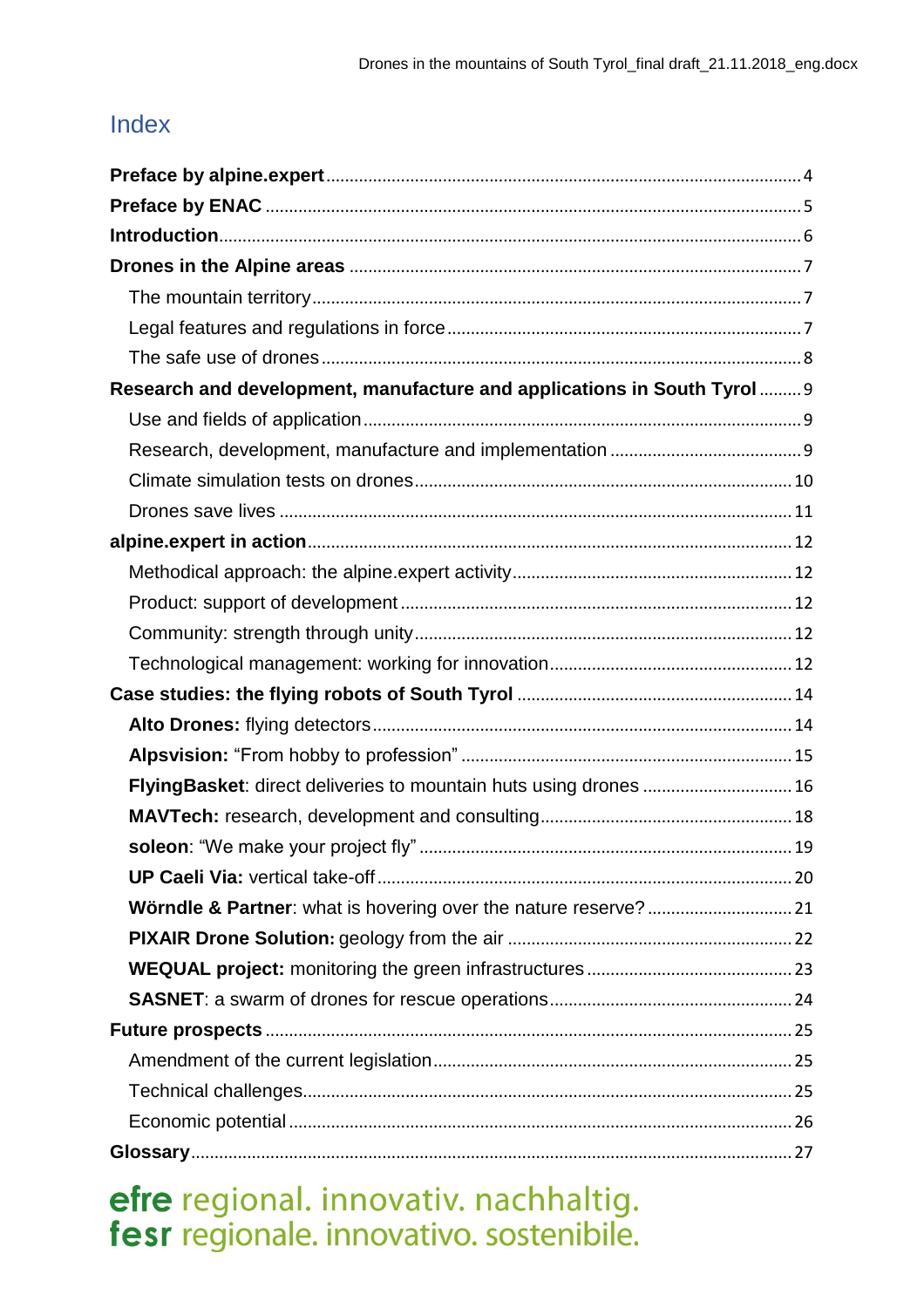Drones in the mountains of South Tyrol\_final draft\_21.11.2018\_eng.docx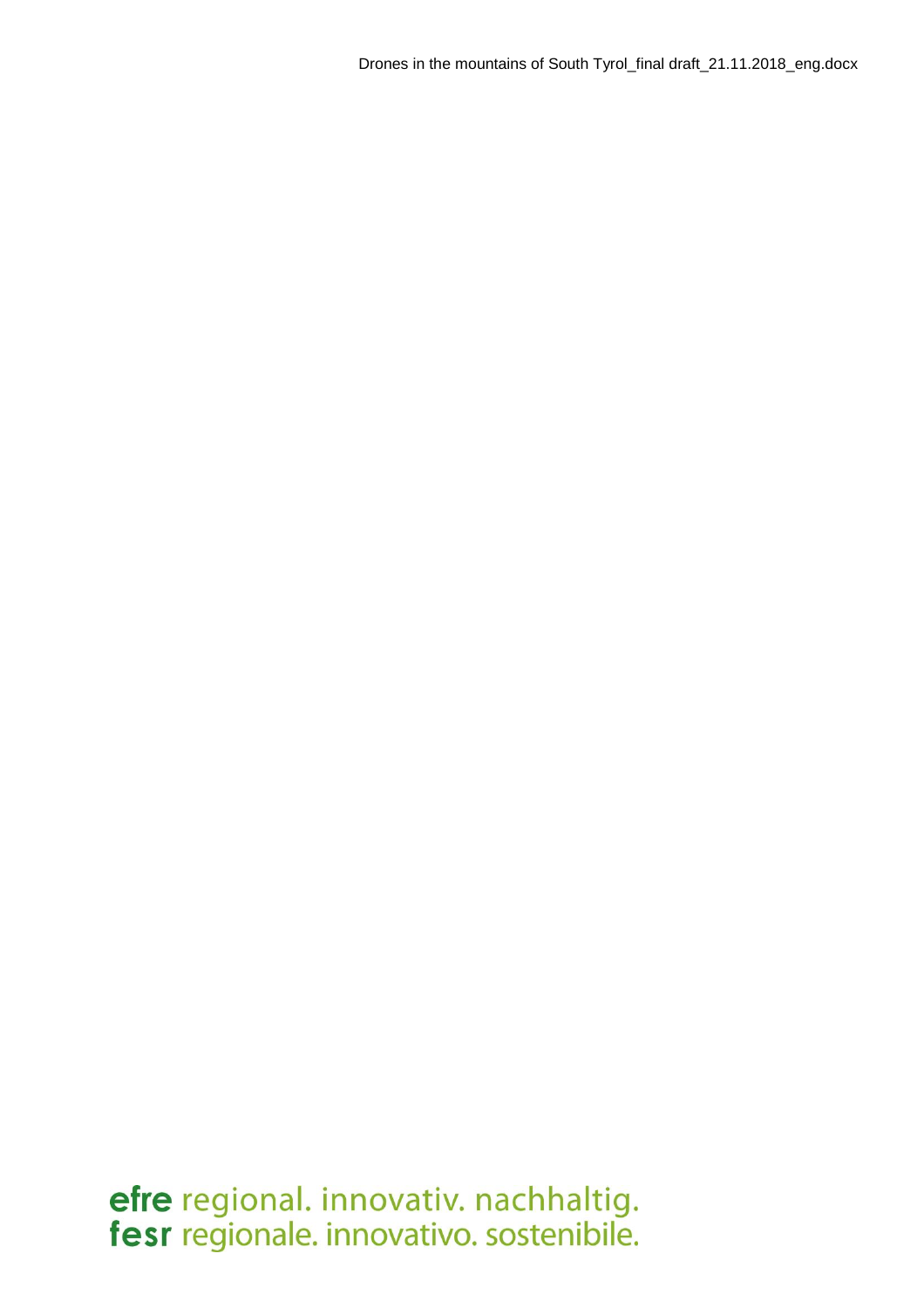### <span id="page-3-0"></span>**Preface by alpine.expert**

Remote piloting is a market of the future, with many opportunities for companies in South Tyrol. Nonetheless, the opportunities offered by remote-controlled devices are not yet recognised by the larger public. This is particularly deplorable in fields such as the management of natural hazards or in agriculture where the drones of South Tyrol already offer direct benefits for the people living in the mountains and for the whole of society. This report shows how drones are making life in the mountains easier, better and safer.

Among the numerous technologies used for protection from natural hazards, we have chosen drones as the topic to be analysed in this report. Drone technology offers many deployment possibilities and can provide an innovative contribution during the entire risk management process, from prevention to regeneration. The creative combination of existing solutions and organizational talent in hard-to-access mountain areas also provides a significant contribution to the social, economic and ecologic development of South Tyrol.

Today, versatility in solutions is more in demand than ever before. The importance of Alpine technologies for the sustainable development of South Tyrol and of its enterprises is unquestionable. The support of technologies and applications of public interest aims at preventing possible market distortions and at reaching results that are useful to the entire community. For this reason, we have chosen to focus on technological innovations and to present concrete examples to illustrate the contribution of new technologies to the protection from natural dangers and to the sustainable development of South Tyrol and of its enterprises.

In collaboration with our community alpine.expert, we have selected several "pilot projects" in the Alpine sector. Said projects cover all the stages of the risk management process and represent examples of effective employment of innovative products. The following aspects give them further importance and prestige:

- 1) scientific evidence
- 2) the innovative force of local SMEs (small and medium-sized enterprises)
- 3) the organizational skills of civil protection technicians
- 4) the great commitment of numerous volunteer groups.

At the NOI Techpark, in Bolzano, we support a team of particularly active researchers and enterprises, working together in the alpine.expert/rpas working group, and we make available highly specialized infrastructural services for the research and development in the drone technology field. By fully exploiting the innovation potential of said technology and the strong propensity towards innovation already existing in South Tyrol, we intend to stimulate the experts in the Alpine skills area to implement new ideas for protection from natural risks.

*Sebastian Mayrgündter Ecosystem Sports & Alpine Safety Coordinator*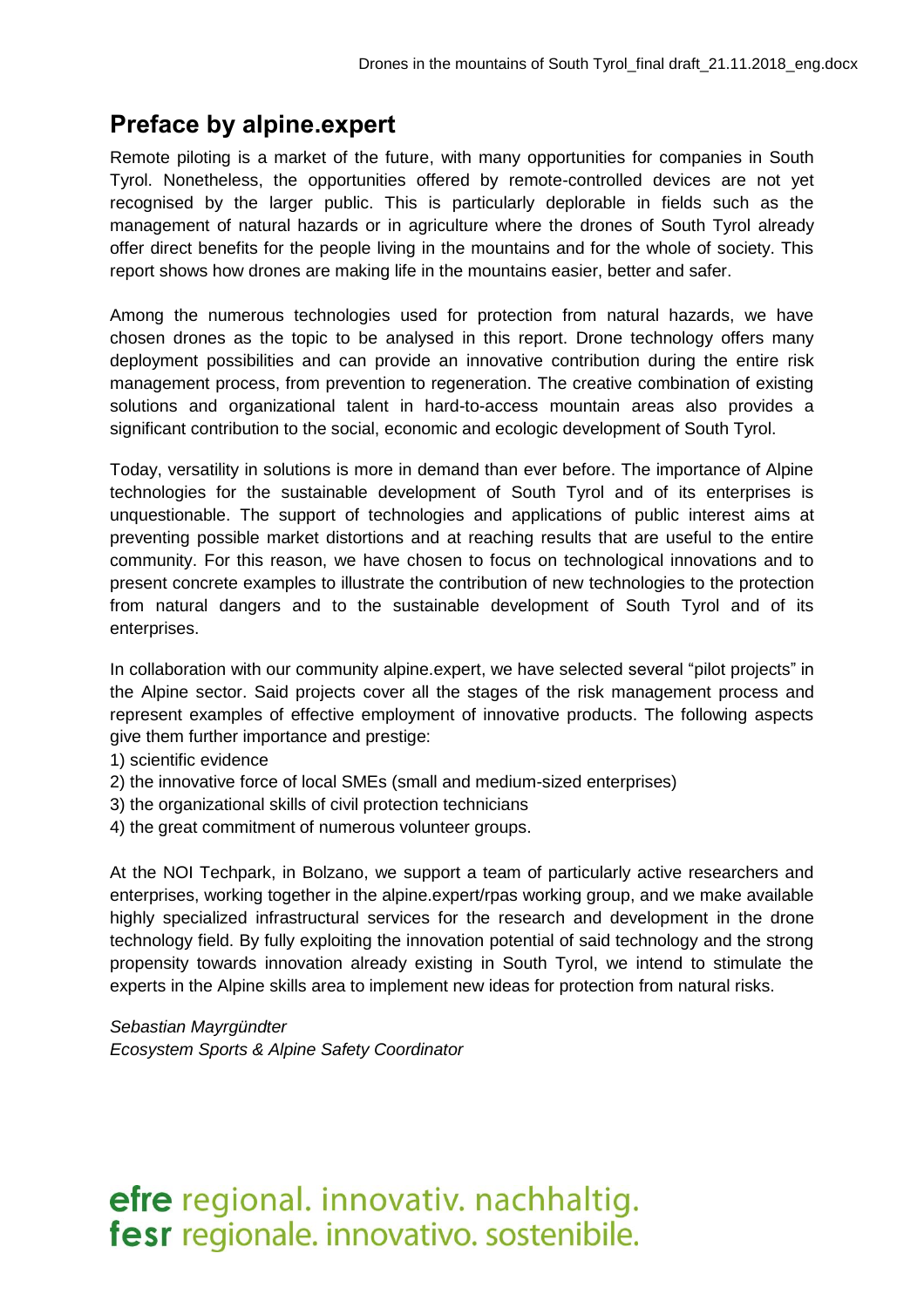# <span id="page-4-0"></span>**Preface by ENAC**

I am observing with great interest the expansion of the possibilities for employment of drones, especially in the rural and mountainous areas of our region. Today, in fact, remotely piloted devices, which were initially used (and are still being used) for film and photo shooting, are also being used in other sectors, such as geology, agriculture, crop protection, archaeology, safeguarding of the cultural heritage, and even civil protection (in the latter case, on an experimental basis). The aerial perspective, the "view from above" offered by drones, represents a precious and now indispensable aid, e.g for the securing of mountain rock walls, for the opening of new climbing and trekking paths, for measuring fields and land, for archaeological surveying, for the consolidation of roads and bridges in exposed areas, for assessing the conditions of old buildings, for the fight against pests, for evaluating the ripening of fruit and grapes and for the tracking of missing persons. And these are only some examples.

However, the more interventions there are, the greater the related risks become. The request for authorization to use drones in urban areas and small towns, on high traffic streets and roads in the vicinity of airports are increasing continuously, and proportionally there is an increase in the number of messages from helicopter pilots, especially helicopter rescue services, affirming to have sighted drones in the immediate vicinity of their aircraft with serious risk of collision. In this case, we must emphasise that this kind of situation is easy to prevent if the remote-controlled aircraft are used in compliance with the current legislation. We must add, however, that the technical opportunities of drones now on the market, which can be bought anywhere with no specific qualifications or certification, greatly exceed the restrictions levered by law. For example: although illegal, today it is possible to fly them from peak to peak, enjoy the panorama from above, and, just by pressing a button, send the drone back to its starting place. There has also been an increase in the number of claims for violation of privacy by those who want to enjoy the silence and tranquility of nature without being disturbed by the constant humming of electric motors and rotors.

One thing is certain: in the immediate and near future, drones will change all of our lives. In order for such change to be positive there must be a corresponding updating of the regulations as well as wisdom, respect and sense of responsibility on the part of the users.

*Manfred Mussner ENAC Bolzano Manager*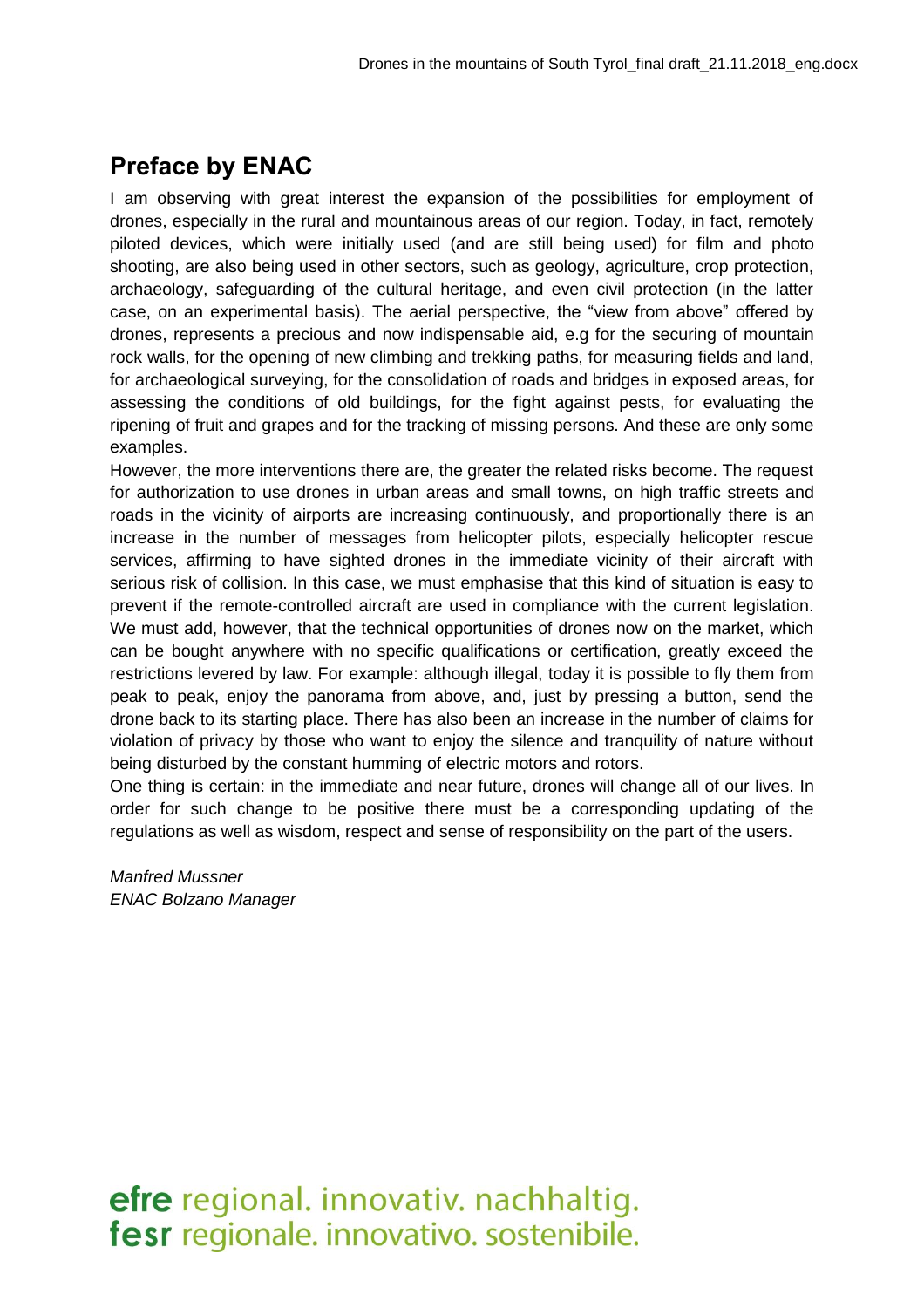### <span id="page-5-0"></span>**Introduction**

Over the past few years, drones - a term indicating unmanned remote-controlled aircraft have increasingly gained acclaim in our skies. Multirotors have greatly evolved from being mere toys able to shoot spectacular aerial images. Indeed, when correctly programmed, these flying computers can perform endless tasks. Today they are already being employed in numerous professional fields, including filmmaking, land and housing surveying, use in agriculture and Alpine rescue and civil protection operations. Drones film, map, provide 3D images and data, carry food or apply pesticides. Where once it was necessary to use costly helicopters, we can now use compact and very sophisticated drones. These remotecontrolled aircraft, among the most useful robots currently available, will have an increasingly important role as time goes on.

The enthusiasm for this new technology knows no limits in South Tyrol too. The alpine.expert/rpas working group, established within the Ecosystem Sport & Alpine Safety group, brings together brilliant inventors and gifted visionaries in the name of a sole objective: the manufacture of drones and the deployment of robotized aircraft in the Alpine territory. These professionals work together to develop the skills necessary for the efficient employment of unmanned aircraft for the management of natural risks in the Alpine areas and also to further develop these devices.

Ecosystem Sport & Alpine Safety of IDM Alto Adige organizes the Alpine platform with the aim of strengthening and giving visibility to Alpine proficiencies. This initiative intends to inspire and stimulate SMEs to promote innovation and apply the latest advanced technologies. This reportage provides a panoramic view of the current situation in South Tyrol and in the Alpine area but also looks toward the future: what is the potential of the "flying robots" and what fields can they be applied to in the next few years?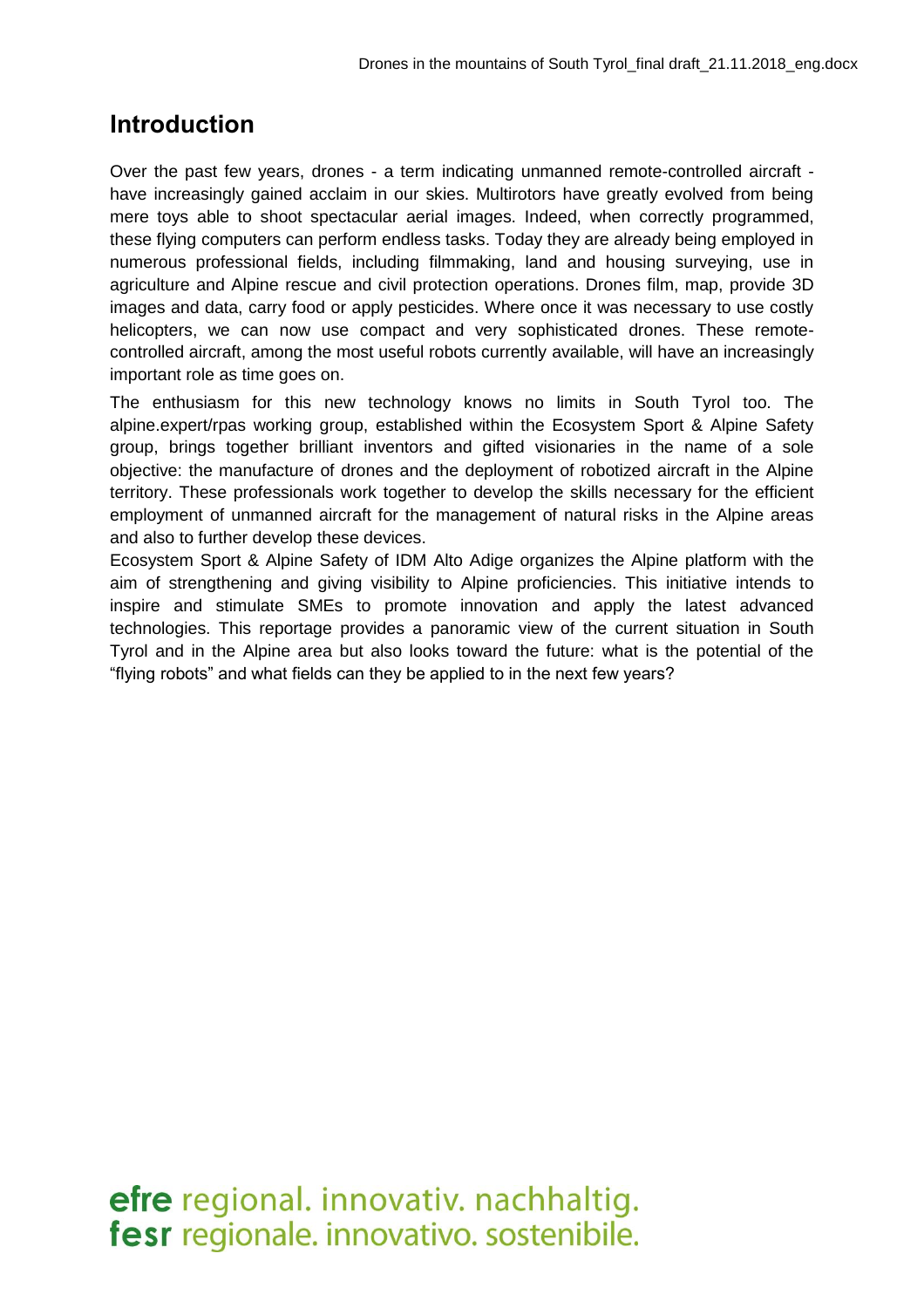### <span id="page-6-0"></span>**Drones in the Alpine areas**

Geography and the economic situation are factors that decisively affect the type and employment areas of drones in our region. South Tyrol is a mountainous territory situated in the southern Alps. The landscape features mountains, hills and forests. Agriculture represents one of the traditional means of sustenance, while filmmaking is an emerging industry. Over the last few years, the use of civil drones in South Tyrol has increased enormously in these two sectors of activity. Other sectors, such as environmental monitoring, agriculture-related surveying and civil protection, will become ever more important in the future. This context requires specific knowledge and skills to handle the challenges of this particular mountainous territory, as well as knowledge of the regulations in force in Italy and specifically in the Province of Bolzano.

#### <span id="page-6-1"></span>The mountain territory

**The prevalently mountainous territory** represents a significant challenge for the employment of drones in South Tyrol. One of the firm points of the current regulations states that there must be a continuous visual contact between the operator and the aircraft. This is a difficult requirement to meet, especially in mountainous and forest areas. According to Italian legislation, rotary wing drones with a 25 kg maximum operational take-off weight can fly to a maximum height of 150 m and move as far as 500 m away from the take-off point. For recreational use, the limits are lower: a max height of 70 m and a distance from take-off point not greater than 250 m. However, non-professional pilots are not required to complete a specific training course and no drone-related certification is required.

In compliance with current regulations, only **VLOS flight** (in short, VLOS: *visual line of sight*) is allowed, meaning that the operator must never lose visual sight of the drone.

To further complicate flight operations in mountainous areas, besides the above legislation, there is the fact that drones are piloted by means of radio waves; for this purpose pilots us the **free 2.4 GHz frequenc**, the same of WLAN users. The transmission of the radio signal can thus be compromised in areas having thick forest vegetation, at high altitudes or in Alpine gorges. It is also necessary to bear in mind the adverse weather conditions typical of the South Tyrolean climate: **thunderstorms, wind, hail, snowfall and low temperatures** at high altitudes.

#### <span id="page-6-2"></span>Legal features and regulations in force

Current legislation in Italy and in the Province of Bolzano lays down strict restrictions on the use of drones, thus creating a juridical situation that is out of date with respect to today's reality.

The Italian Civil Aviation Authority *(Ente nazionale per l'aviazione civile* - *[ENAC](https://www.enac.gov.it/Home/))* authorizes licenses and certification to drone pilots. All pilots piloting unmanned aircraft heavier than 300 grams in Italy for **professional** purposes must complete a theoretical and practical training course. The prerogatives for the employment of drones and the different ways of air space access are defined by dividing the crewless remote-controlled aircraft into **two weight classes:** drones weighing up to 25 kg and drones weighing more than 25 kg.

#### **a) Unmanned aircraft with operational take-off weight less than 25 kg**

As regards lower-class aircraft used for **non-critical operations**, a self-certification solution has been adopted, meaning that the operator accepts all responsibility for flight operations.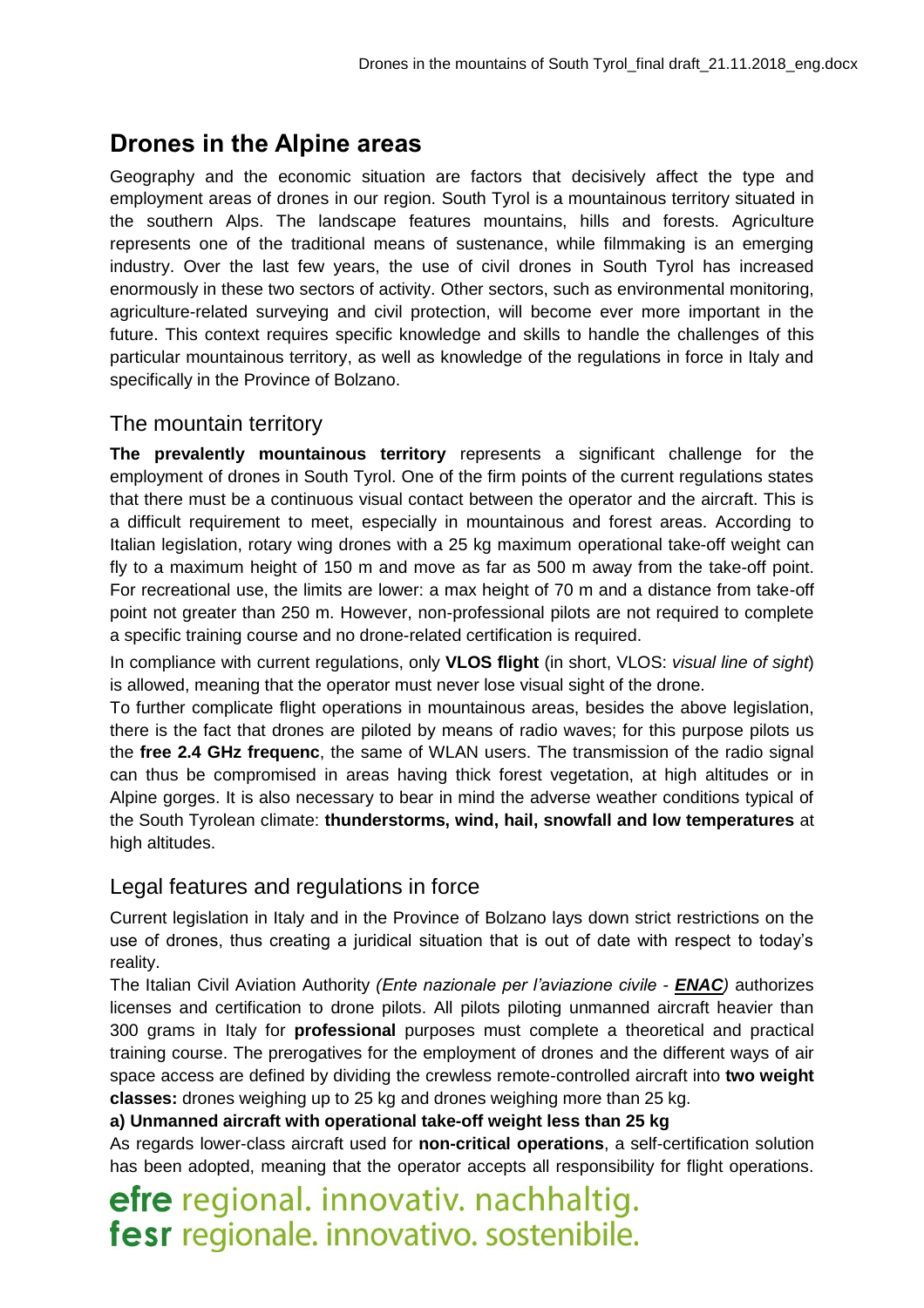The operator must be capable of assessing the critical aspects and the flightworthiness of the aircraft, excluding the possibility that the drone could harm people for example.

It is however necessary to obtain a **certification for the drone, which is issued by ENAC**. The certificate is issued only once and is valid for all non-critical flights. Since the issuing of said certificate is a long process, drone operators should contact the Civil Aviation Authority (ENAC) well in advance.

All **flight operations considered as critical** require a special authorization from the Civil Aviation Authority (ENAC). For example critical flights include **flights over urban areas, built up or congested areas, stations, airports, industrial infrastructures, gatherings of people, and streets.** For all drone uses in critical areas it is mandatory to request the relevant authorization from ENAC. The issue of said authorization normally takes several weeks.

#### **b) Unmanned aircraft with operational take-off weight of 25 kg or more**

For unmanned aircraft weighing over 25 kg it is **always** necessary to obtain, for critical as well as for non-critical flight operations, a **flight permit and the authorization for the operator issued by ENAC.** In this case, in fact, the regulations in force for traditional aircraft apply. For this reason, an airman certification and authorization to use the aircraft are requested.

Whenever the drone complete with video camera weighs more than 25 kg and the operation takes place in Italian territory, the exam and flight authorization by ENAC are always required. **Authorizations by non-Italian institutions are not accepted.** The aircraft operator must have a **pilot's license** for helicopters or airplanes.

**Night flights are permitted since 2017 even without specific authorization by ENAC.**  However, the drone must be equipped with navigation lights: a white stern position lamp, a green lamp on the left side in the direction of flight and a red position lamp on the right side. Like day flights, VLOS flight mode is specified but the distance is limited to 100 meters from the take-off point.

The rapid spread of the use of drones for professional reasons implies constant updating of the current regulations. Said regulations can be consulted on the **ENAC** website.

By 2020, the approval of a **new European directive** is contemplated, aimed at harmonizing the legislation in the EU so that flight operations and the drones used for professional use will **not require specific authorizations and certifications in every country of the Union.**

#### <span id="page-7-0"></span>The safe use of drones

The technical and juridical developments related to **safety in the use of drones** focus on guaranteeing **flight operations without accidents** and on **contrasting illegal uses.** To this end, the following are essential: **registration of the drone with the competent authorities**  to ensure the reconstruction of the dynamics of any accidents; **an interference-proof realtime data transmission system** between the aircraft and the operator; a **system capable of guaranteeing data integrity,** i.e. the complete transmission of the encrypted data packs; **protection of the privacy** of the population by limiting the flight operations to the authorized areas only. All professional and non-professional drone operators must comply with the regulations concerning the protection of personal data.

Further information regarding the current regulations and the technical safety of drones is available **here.**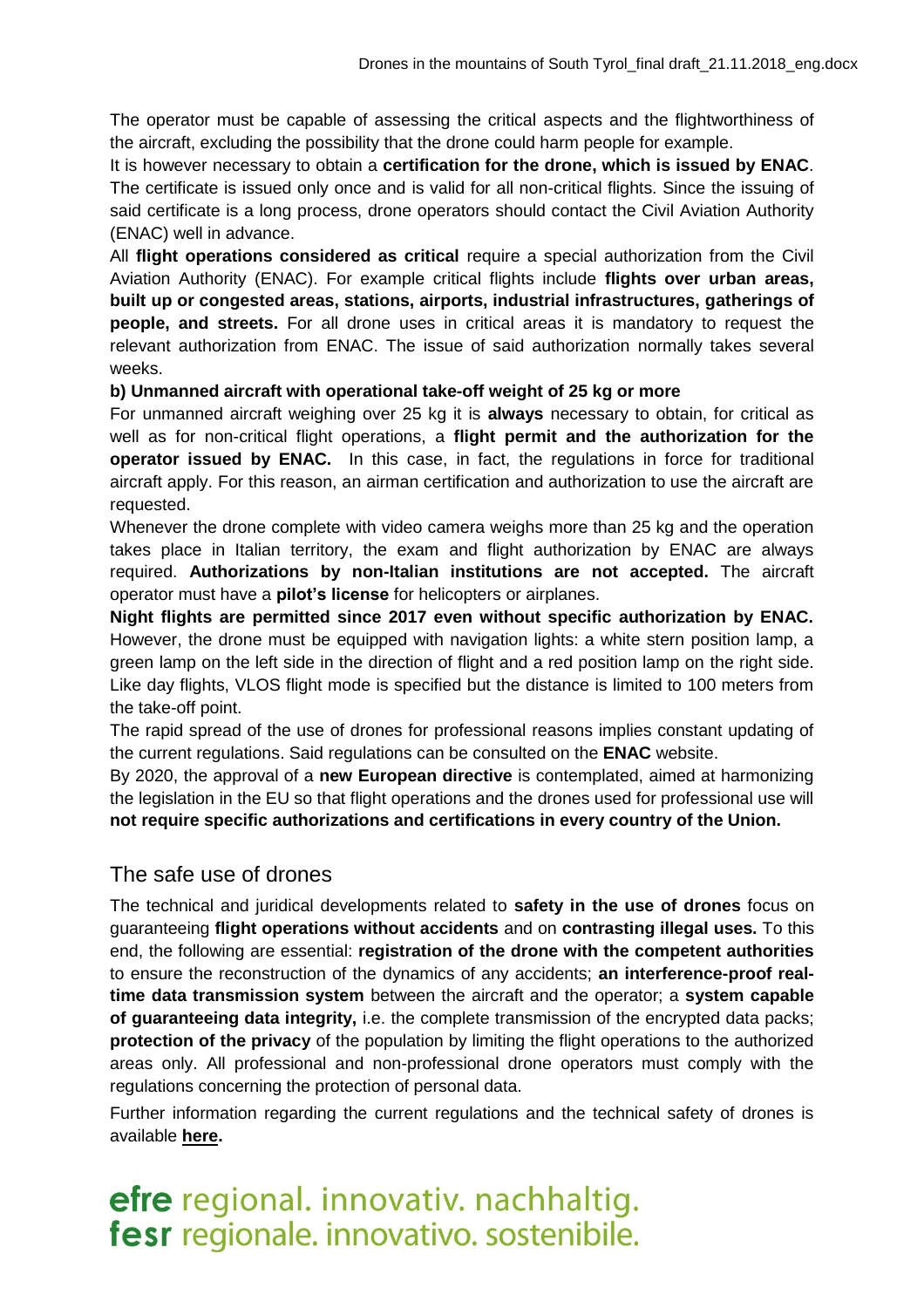# <span id="page-8-0"></span>**Research and development, manufacture and applications in South Tyrol**

Drone technology is advancing steadily throughout the world. Market prospects are promising, also due to the many possibilities for use in the civil field. The great success of RPA began in 2010. After almost a decade, the market is now dominated by Chinese and French companies such as DJI and Parrot but there is still room for start-ups capable of offering individual solutions. There is great demand especially for multirotors tailored on the requirements of the customers.

In the research and development sector in South Tyrol, [EuracResearch,](http://www.eurac.edu/en/pages/default.aspx) the [Free University](https://www.unibz.it/it/)  [of Bolzano](https://www.unibz.it/it/) and [Ecosystem Sports & Alpine Safety](https://www.idm-suedtirol.com/it/sviluppo-del-territorio/ecosystem/ecosystem-sports-alpine-safety.html) of IDM Alto Adige play leading roles. The South Tyrol enterprises [Soleon](https://www.soleon.it/it) and [MAVTech,](http://www.mavtech.eu/it/) both specializing in the manufacture of highly personalized drones, are equally on the uprise. Among the latest to arrive on the scene are the enterprises [FlyingBasket](https://flyingbasket.it/it/) and [UP Caeli Via.](http://www.up-caelivia.it/)

#### <span id="page-8-1"></span>Use and fields of application

Over the last few years, the use of drones in the field of **marketing and in the filmmaking industry** has been growing rapidly. The standing of South Tyrol as a **filmmaking territory**, with the coordination of the **Film Fund & Commission of IDM**, has strongly contributed to the development of the technologies and enterprises of the field. The enterprises offering services to the filmmaking industry are now becoming numerous and include suppliers of services able to offer custom-designed multirotors and gimbals, such as [Alpsvision,](https://www.alpsvision.it/it/) [Dragonfly,](https://www.dragonfly-service.com/de/) [VideoVolando](http://www.videovolando.com/) and [soleon.](https://www.soleon.it/it)

**Agriculture and forest management** are particularly interesting sectors for the suppliers of custom-made services. So-called **precision agriculture** allows farmers to reduce the costs of seed sowing and pesticide application. Said operation consists in the use of drones able to provide precise data about ground characteristics, plant development, degree of fruit ripening and pest infestation. The projects that have already been completed (among which the **[SMILE](http://www.mavtech.eu/it/applicazioni/agricoltura-di-precisione/)** project by the technological company [MAVTech\)](http://www.mavtech.eu/it/) have made it possible to decrease the amount of **fertilizers and pesticides** used, with very positive repercussions on the harvest.

The **forest management** sector uses drones mainly to obtain information about terrain and vegetation characteristics. In agriculture, the use of drones has made it possible, for example, to greatly reduce the number of fawns accidentally killed during mowing operations. During the last few years, there has also been a sudden increase in the use of **multirotors** in the field of **surveying and measuring techniques.** Aerial photogrammetry makes it possible to carry out extremely precise measurements of ski areas, road corridors, high-altitude bridges and reservoirs. The South Tyrolean enterprises **[Cartorender](http://www.cartorender.com/it/home)**, **[Pixair](http://www.pixair-dronesolution.it/)** and **[Dragonfly](https://www.dragonfly-service.com/de/)** are specialising in this sector. **[Alto Drones](https://www.alto-drones.com/)** is one of the first European companies also capable of offering Lidar-based measurement operations.

#### <span id="page-8-2"></span>Research, development, manufacture and implementation

The most evident advantage for customers turning to the drone manufacturers from South Tyrol is represented by the immediate availability of repair and maintenance services. "It is our strong point", confirms Michael Überbacher of [soleon](https://www.soleon.it/it) and continues, "we purchase the electronic components for our multirotors prevalently in Europe. Our suppliers must offer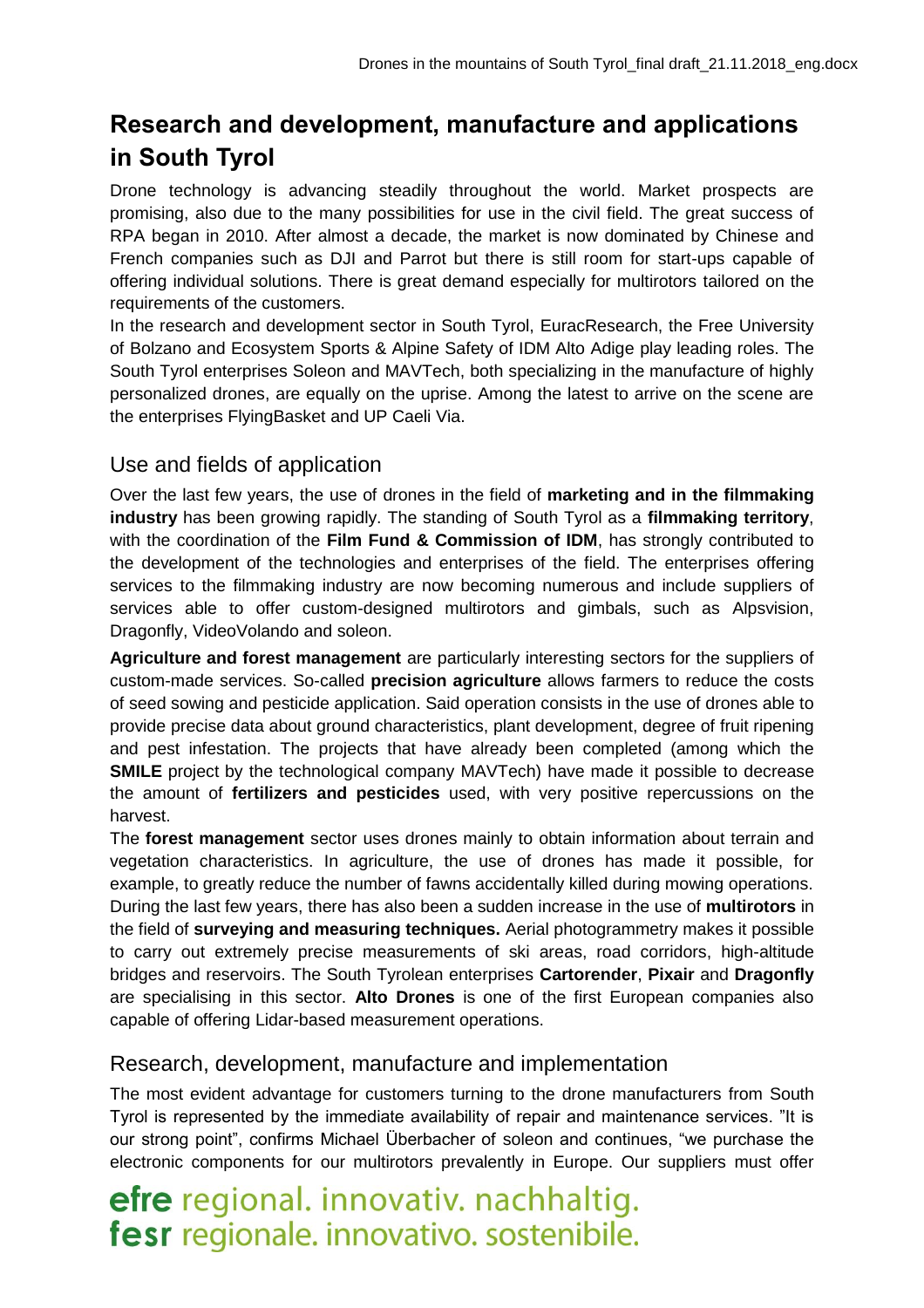availability and rapid delivery times". The Chinese market leader **DJI** offers commercial items, whereas **[soleon](https://www.soleon.it/it)**, **[MAVTech](http://www.mavtech.eu/it/)** and the enterprises **[FlyingBasket](https://flyingbasket.it/it/)** and **[UP Caeli Via](http://www.up-caelivia.it/)** have chosen to focus on highly personalised products, finding market niches mainly in the agriculture and surveying sectors.

South Tyrolean drone manufacturers such as **[soleon](https://www.soleon.it/it)** or **[MAVTech](http://www.mavtech.eu/it/)** offer solutions mainly in the agriculture and surveying field, such as, for example, assistance for setting up hail protection netting, gathering information about the condition of plants and soils, aerial surveillance of agricultural works and building sites, assistance in the application of pesticides and fire extinguishing agents, quantification of damages caused by hail and pests, early diagnosis of plant diseases, measuring of vegetation density and general surveys. The startup **FlyingBasket** was one of the first enterprises in Europe to specialise in the transportation of loads greater than 100 kg using drones. The projects by [UPCaeliVia,](http://www.up-caelivia.it/) an enterprise that employs the most avant-garde technologies (e.g. hybrid drones) and that is making a name for itself in the future field of passenger transportation, are also innovative and visionary.

For several years now, **automatic pilots** have been able to pilot the multirotors **automatically**. Automation has proved to be especially useful in the measuring of agricultural terrain and in the fight against pests. The pilot receives high resolution real-time images and can supervise the flight during the entire operation. Of particular public interest is the possibility to use drones in **civil protection** and **rescue operations**. The initiative **[Drones4Safety](https://www.idm-suedtirol.com/it/eventi/82-drones4safety.html)**, started by [Ecosystem Sports & Alpine Safety of IDM](https://www.idm-suedtirol.com/it/sviluppo-del-territorio/ecosystem/ecosystem-sports-alpine-safety.html) as part of the **ArgeAl[pEVADAR](http://it.argealp.org/progetti/altri-progetti/evadar) project**, has seen professional drone pilots assisting the local rescue organisations during interventions and training exercises. Operations with specialized drones (such as those equipped with **thermal video cameras**) are also feasible for **tracking missing persons, for example after an avalanche.**

Within the context of the ArgeAlp EVADAR project, it has also been possible to test the performance of drones and operators in **extreme weather conditions** and on **hard-toaccess terrain** featuring rocks, Alpine gorges and cliffs, etc..

#### <span id="page-9-0"></span>Climate simulation tests on drones

From snowstorms to desert heat: drones must be able to fly even in extreme weather conditions. At present, this is one of the most interesting topics in the field of drone technology research. In fact, at the moment the data about the operation of drones in extreme weather conditions is scarce.

The EuracResearch institute of Bolzano runs the **terraXcube** climate simulator in the NOI Techpark. Here, as part of the Eurac **[dronEx](https://terraxcube.eurac.edu/it/projects/dronex/)** research project, numerous tests are performed on aircraft. The simulations include flights in an artificial environment able to reproduce different climatic factors such as wind, extreme heat, rain, snow, high altitude weather conditions etc**.** The results obtained contribute to the development of increasingly safer and more resistant drones.

Tests on drones have been carried out for some time now as part of the **dronEx project by R&S**. DronEx stems from the collaboration between the groups alpine.expert/rpas, EuracResearch and Ecosystem Sports & Alpine Safety of IDM. The use of drones in artificially simulated and repeatable flight conditions makes it possible to assess the resistance of materials and components and carry out modifications if necessary.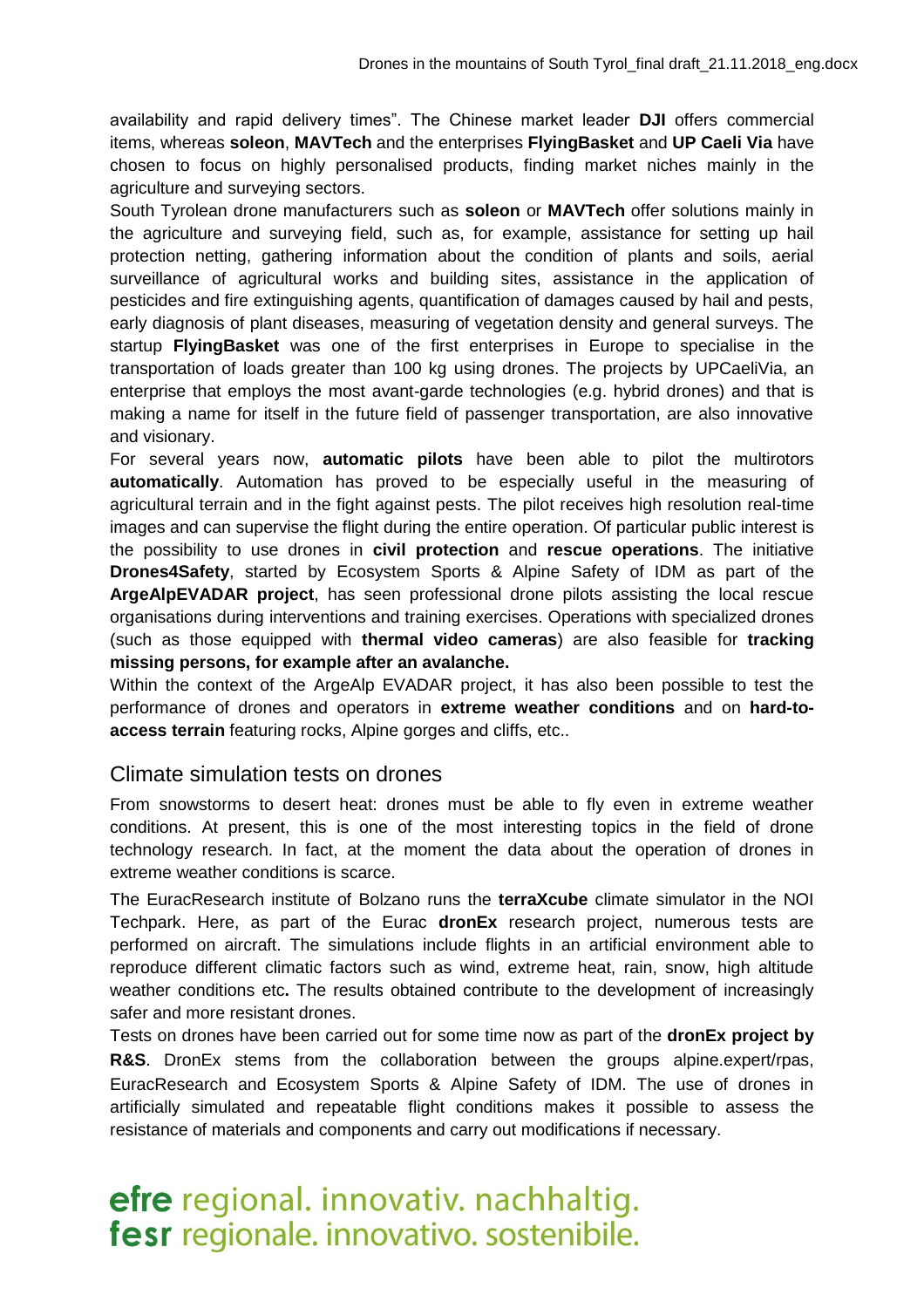Further interesting data will be provided by the **cold climatic chambers** of **[terraXcube](https://terraxcube.eurac.edu/it/)**, whose climate simulation space is able to reproduce the most extreme weather conditions on Earth. In these chambers it will be possible to test the impact of environmental conditions on the performance of products and materials.

#### <span id="page-10-0"></span>Drones save lives

One use of this new technology that is especially significant and of public interest is represented by rescue and civil protection interventions in the event of natural calamities.

To this purpose, within the ArgeAlp EVADAR poject **IDM's Ecosystem Sports & Alpine Safety** has introduced the initiative called **[Drones4Safety](https://www.idm-suedtirol.com/it/eventi/82-drones4safety.html)**. In 2017 firefighting, Alpine rescue and other civil protection organisations in South Tyrol were given the opportunity to test professional drone units during drills and operations. The goal of the initiative was to create the foundations for decisional processes based on evidence regarding the use of RPAS in emergency situations.

From mid April until the beginning of September 2017, three operations with drones were carried out successfully. On May 16<sup>th</sup>, the pilots Michael Überbacher and Michael Schmalzl participated in an **Alpine rescue research operation**. With the aid of drones it was possible to painstakingly search a steep, rough slope with serious risk of rockfall. The rescue team did not have to expose itself to danger and the research operations took less time than the customary operations carried out on foot. Even though the missing person was found somewhere else, the representatives of the Alpine rescue said they were very satisfied with the information acquired during the drone operations.

On June 5th, pilot Giovanni Cretti worked alongside a collective **training drill of firefighter volunteers and the Croce Bianca (***White Cross)* **of Clusio.** His drone filmed the drill from the sky. The shootings were used afterwards to discuss the operation. The aerial perspective provided precise images of the dynamics of the drill, enabling the participants to analyse the operations in detail and objectively.

The positive experience of the **Drones4Safety project** and the **contemplated modifications of the European regulations** have motivated the working group alpine.expert/rpas of IDM to prepare, in collaboration with the local and Alpine area rescue organizations, a proposal for a future standard scenario. The proposal will include a base model for interventions and drills carried out with the aid of drones. Following the approval of the standard scenario by the competent authorities, it will be much easier to complete the bureaucratic procedures for the use of drones in action operations and drills.

Drones piloted in a negligent way and without authorization still represent a danger, though, even for the operators. The remote-controlled devices are on the average smaller and lighter than a helicopter but can cause a helicopter to crash by accidentally entangling in its rotors or hindering the pilot.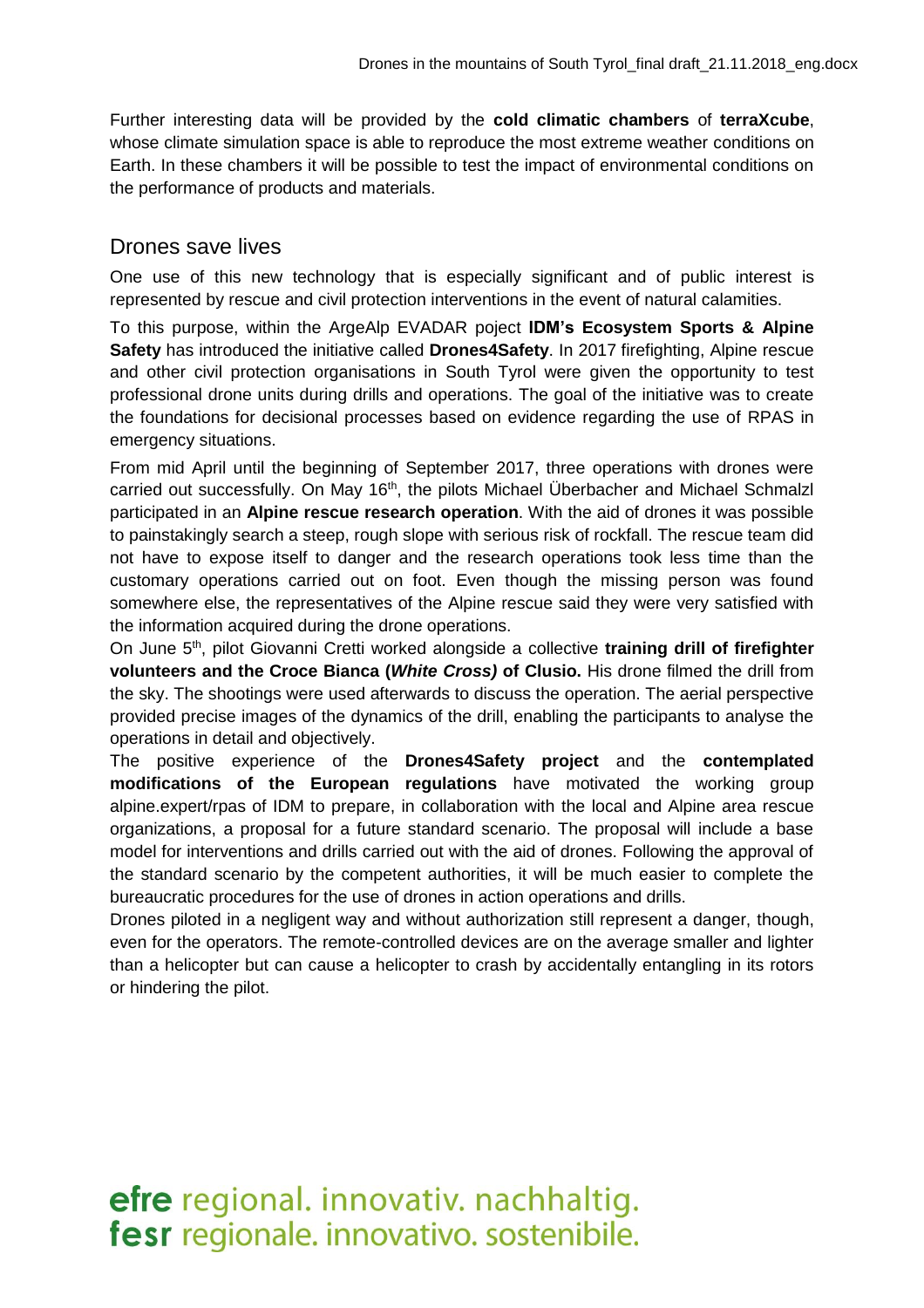### <span id="page-11-0"></span>**alpine.expert in action**

The development of Alpine skills must come about in a sustainable way in order to positively affect the life, economy and work in South Tyrol.

The alpine.expert platform brings together enterprises, research institutes and local experts with the objective of incentivising the economy, research and society of South Tyrol. Drones represent one of many areas of activity of this platform.

The progress made in this particular sector is especially significant with regard to natural hazard management. A methodical, scientific approach is an essential prerogative to sustainable development in Alpine skills, making itself available for the technological management, i.e. for the organization and control of development and application of these new technologies.

#### <span id="page-11-1"></span>Methodical approach: the alpine.expert activity

The "Alpine Experts" community analyses the starting point and gathers examples of good practice within the Alpine skills and natural hazard management sectors. The latter sector goes from the monitoring of sediments of Rio Solda to the plan concerning the dangerous areas of Chiusa, from the rockfall barriers above Termeno to the cord barrier for the containment of the Rienza river. These innovative solutions, of proven efficiency, are veritable "pilot projects" and are excellent examples of how an avant-garde product can be used successfully. Moreover, the experts of the community were asked to develop further and more interesting applications.

#### <span id="page-11-2"></span>Product: support of development

The new technologies for the management of natural hazards often arise from the creative combination of scientific knowledge and existing technologies. The resulting products are generally public-interest oriented and, as such, subject to strict regulations. In order to obtain the whole picture of the main features of the new products, alpine.expert has made a form available to developers that allows them to classify their own project in terms of technology, purposes and cost effectiveness.

#### <span id="page-11-3"></span>Community: strength through unity

Experience shows that technological progress needs an efficient organisation to fully express its potential. The alpine.expert platform unites in a single collaboration network the technical collaboration public administration technicians, scientists, freelance professionals, entrepreneurs and Alpine rescuers and firefighters - all categories interested in exploiting the Alpine skills to manage future challenges in the most efficient way.

#### <span id="page-11-4"></span>Technological management: working for innovation

The "alpine.expert days" represent an opportunity to present technological innovations to a specialised public; here, entrepreneurs and developers invited to the event can introduce their innovative products, technologies and solutions. The alpine.expert days consist in a convention, several round tables and the practical testing of selected products, that takes place directly outdoors, during an excursion. In the context of a participatory process the enterprises receive useful advice for the further development of their technologies and they also have the opportunity to establish contacts with researchers, other entrepreneurs and **efre** regional. innovativ. nachhaltig. fesr regionale. innovativo. sostenibile.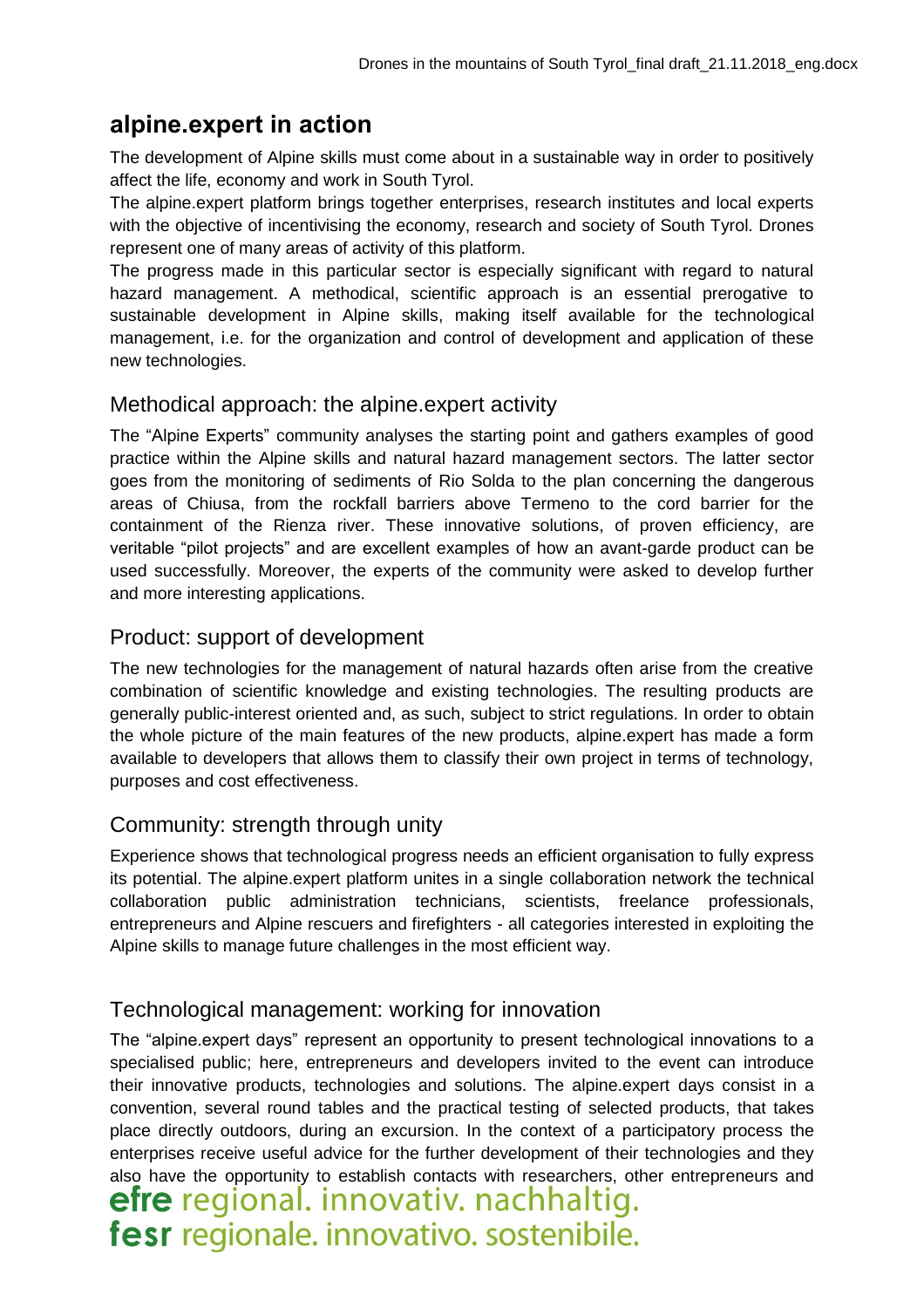authority representatives, as well as the chance to develop ideas for new products and innovative approaches to the solution of any problems.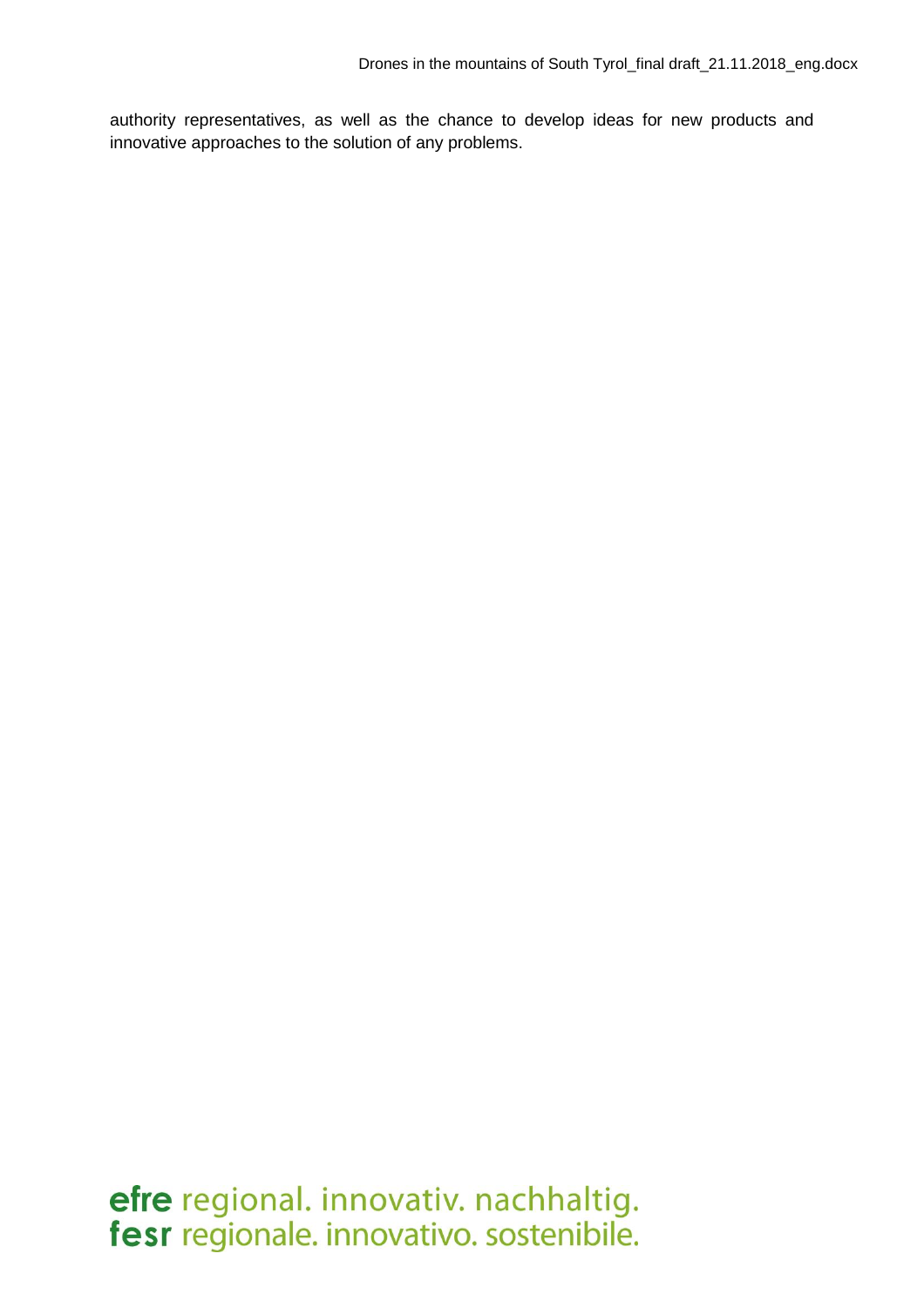### <span id="page-13-0"></span>**Case studies: the flying robots of South Tyrol**

Ranging from the war against parasites to the creation of spectacular mountain-based films, from the measurement of complex urban settlements to the control of photovoltaic systems, in recent years a growing number of South Tyrolean firms and research centers have used drones or conducted experiments on them. Many of these belong to the working group alpine.expert/rpas with headquarters at **[Ecosystem Sports & Alpine Safety](https://www.idm-suedtirol.com/it/sviluppo-del-territorio/ecosystem/ecosystem-sports-alpine-safety.html)** of **IDM**.

Following is an overview of the companies that operate in this field and a few research & development projects under way (info updated to August 2018).

#### 1

#### <span id="page-13-1"></span>**[Alto Drones:](https://www.alto-drones.com/en/)** flying detectors

The most recent project of the South Tyrolean companies **[Alto Drones](https://www.alto-drones.com/en/)**, **[HydroloGIS](https://www.hydrologis.com/)** and **[soleon](https://www.soleon.it/it/)** is dedicated to the services provided by drones **with built-in laser**.

Within the context of the project "Laser scanner per droni" (Laser scanner for drones), engineer **Thomas Fontana** of **Alto Drones** and RPA manufacturer **Michael Überbacher** of **soleon** make 3-dimensional visual representations of reality.

Both professionals are pioneers in the drones sector in South Tyrol. When, in 2009, drone manufacturer Michael Überbacher founded soleon, civil use drones were still very rare, but the market for drones started expanding shortly after that. Today, Überbacher is considered an absolute expert in South Tyrol in the field of RPAS. Thomas Fontana, a civil engineer specialised in detection techniques, entered the RPA market in 2014. Since then, Fontana has been offering detection services using UAV for ski areas, quarries, rock walls, waterways, roads, power lines, artificial lakes and historical buildings.

The **cooperation project "Laser scanner per droni"** by **Alto Drones**, **soleon** and **hydroloGIS** was launched in 2017. The use of laser scanners mounted on multicopters that can fly over mountain areas has made it possible for the first time ever to obtain fast and detailed topographic measurements of the Alpine territory, regardless of how dense the vegetation is. Public entities, such as the Geology Department, the Forest Administration Department and the Civil Protection Agency receive precise data regarding the conformation of a specific area, enabling them to create more accurate simulations of natural hazards. A concrete example of this is the quantification of the snow mass on avalanche-prone slopes.

This in turn benefits the planning and construction of protection barriers. The technology applied in this context consists in a multicopter capable of flying over mountain areas and equipped with a full-waveform Lidar sensor capable of measuring the entire laser signal wave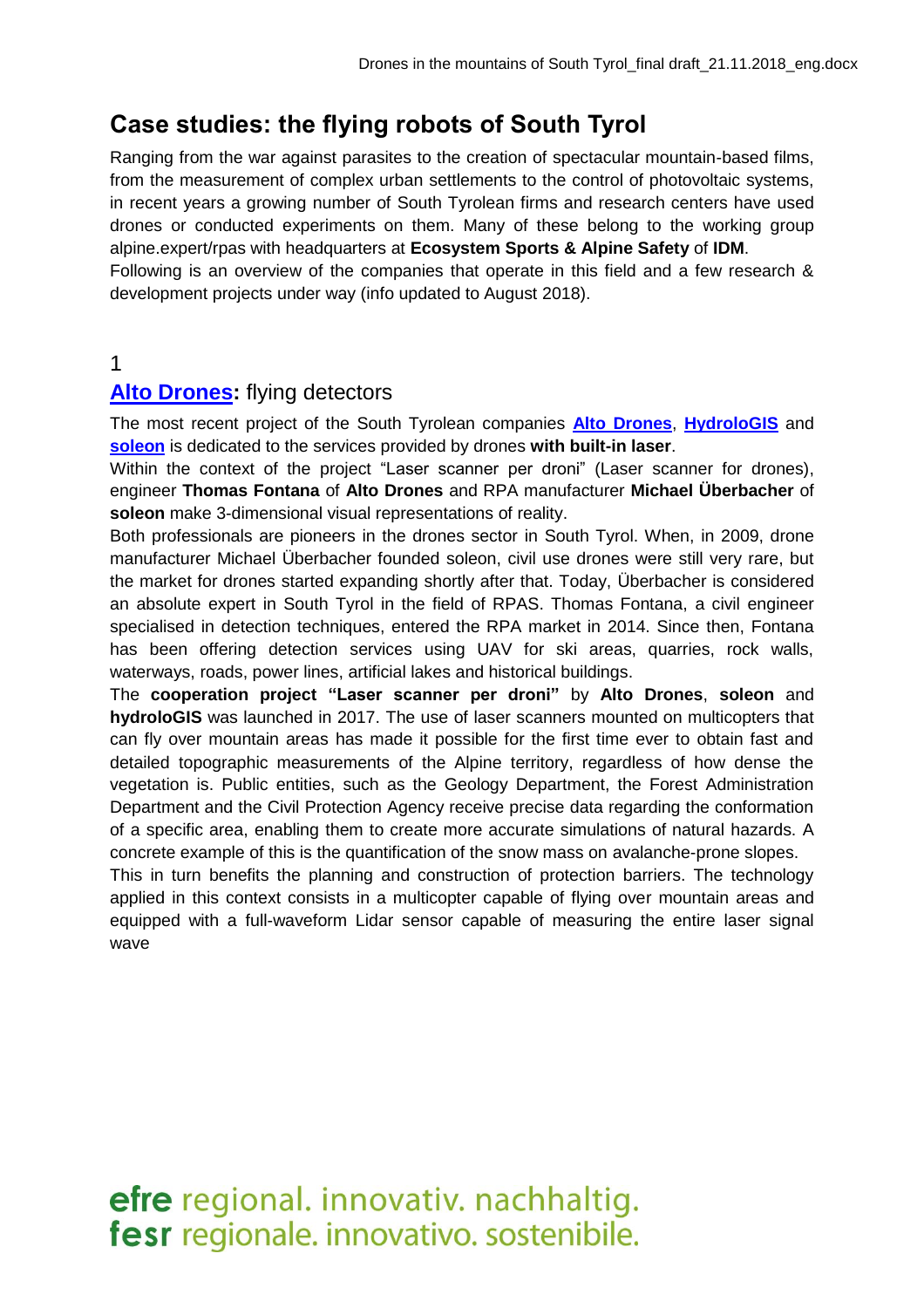#### 2

#### <span id="page-14-0"></span>**[Alpsvision:](https://www.alpsvision.it/it/)** "From hobby to profession"

Michael Schmalzl is a committed drone pilot. Together with Alexander Fontana, a cameraman with many years of experience, he offers **professional film recordings shot using drones** in South Tyrol. In 2013, with the appearance on the market of the first multirotors, this sector witnessed the rise of a new era. Michael Schmalzl, quick to realise the importance of this novelty, in the following year founded **[Alpsvision](https://www.alpsvision.it/it/)** that, since then, offers films for cinema, television and advertising shot with multirotors weighing less than 25 kg.

In 2015, Schmalzl obtained his drone piloting licence, the first in Italy, and then went on to specialise as a pilot for professional services. He now plans to acquire drone piloting licences in Austria and Germany too.

Nowadays, drones are an unrenounceable device for filmmaking. These aircraft are no longer used only for traditional aerial filming but increasingly more often for short tracking shots too, thereby replacing the dolly, namely the camera mounted on rails or cranes. Aerial filming performed with drones is not only of much better quality, but it is also **economically more convenient and environmentally friendly when compared to that performed from a helicopter**. **[Alpsvision](https://www.alpsvision.it/it/)** has very high quality equipment that can also shoot in mountain environments, such as the drones of the market leading brand DJI and those of the local dealer **[soleon](https://www.soleon.it/it)**.

**[Alpsvision](https://www.alpsvision.it/it/)** has participated in several international movie productions such as "Hexe Lilli rettet Weihnachten" and the fiction produced by ARD "Meine Oma spinnt" (temporary title).

"The market has much larger potential, however", firmly comments Michael Schmalzl, the Alpsvision drone pilot, who goes on to explain: "The international producers that decide to shoot in South Tyrol usually assign shooting to their own drone pilots who, for the most part, do not have a piloting licence for Italy but prefer to take the risk. At the same time, I too would be interested in shooting abroad, but each country has its own legislation. In short, I should get a piloting licence in every member State. We all hope that in the near future there will be harmonisation at European level".

In addition to filmmaking-related activities, **[Alpsvision](https://www.alpsvision.it/it/)** also offers, in cooperation with partner companies, services in the **agricultural and land surveying** sectors. **[soleon](https://www.soleon.it/it)** multicopters, for instance, allow to distribute efficiently and precisely the eggs of *Trichogramma brassicae* for the biological fight against the European corn borer, a corn crop parasite.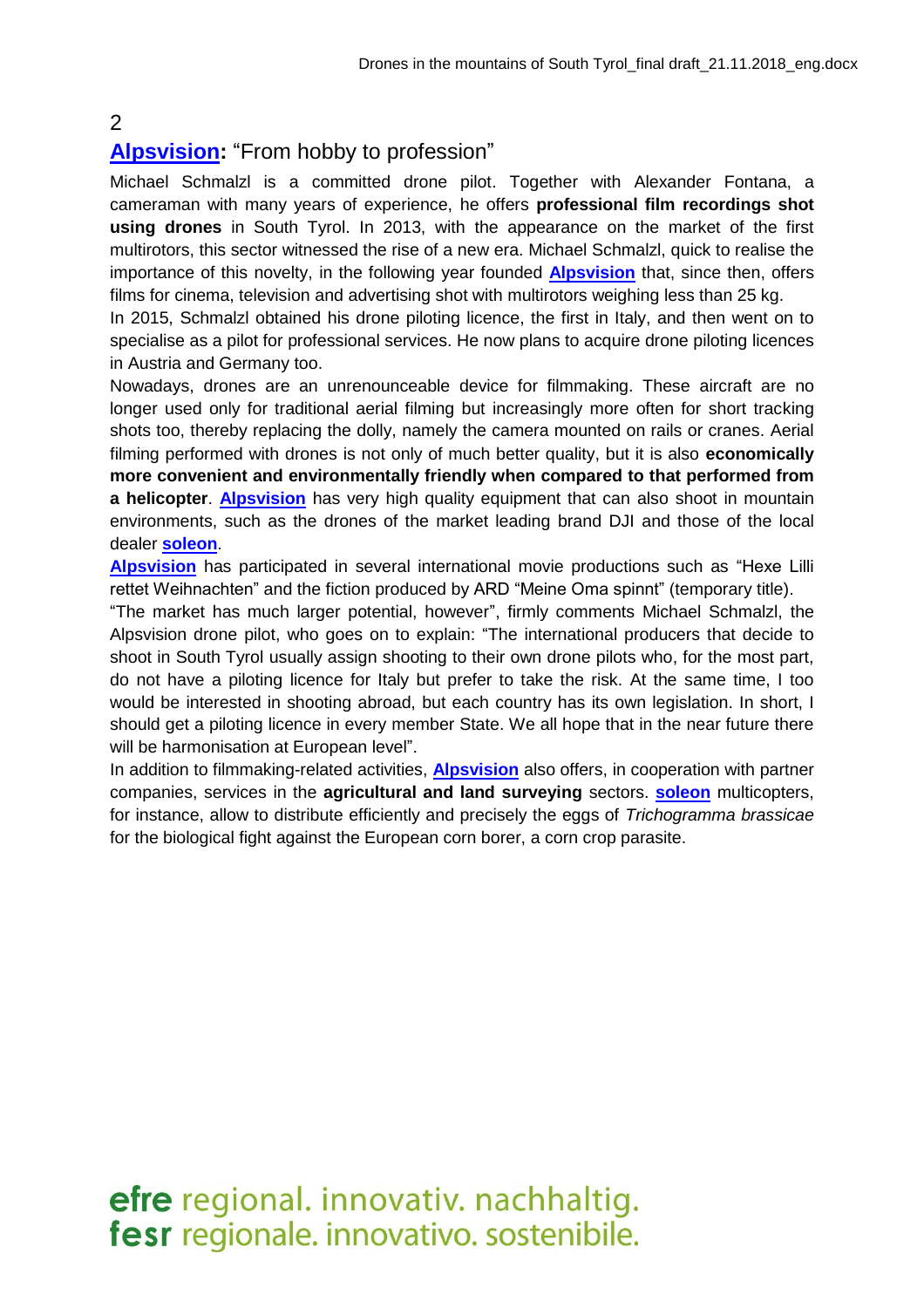3

#### <span id="page-15-0"></span>**[FlyingBasket](https://flyingbasket.it/it/)**: direct deliveries to mountain huts using drones

**[FlyingBasket](https://flyingbasket.it/it/)**, with headquarters in Ortisei in Val Gardena, is a start-up specialised in drone technology or, to be precise, and as the name suggests, in 'flying baskets'.

**Matthias Vinatzer** and the two brothers **Matthias** and **Moritz Moroder** work at developing drones and electronic and IT components for aircraft systems. With their latest project, the three professionals intend to conquer the mountain pastures. In 2018, **[FlyingBasket](https://flyingbasket.it/it/)** won first place at the 'Euregio for young innovators' award.

The idea of delivering food at high altitudes came during a mountain excursion, on which the Moroder brothers watched a helicopter delivering a load of foodstuffs. "We thought that the same operation could have been done with a large-sized drone, that would actually offer greater flexibility in terms of quantity and frequency of deliveries and a considerably more cost-convenient service", Moritz Moroder explains. Drones do what up until now only helicopters could do. "For a long time, only helicopters were able to lift off and land in the vertical and hover above ground for long periods of time. The advantages offered by our multicopters are considerable: **lower purchase price and maintenance costs**, **very high maneuverability**, **compact size** and consequently easy to transport. Our devices, moreover, **do not burn fossil fuels**, do not emit greenhouse gases and contribute **considerably to the reduction of sound pollution**", Moroder concludes.

The two brothers' interest in drones began back in the period of their computer engineering studies at the Free University of Bolzano. Since 2015, the Moroder brothers **have been designing and testing various types of multicopters to verify their flight maneuverability and stability**. The first tests were conducted without added loads and a weight at take-off of 50 kg. In their subsequent tests, the young entrepreneurs progressively increased the weight, until they reached 100 kg in payload, and an **operational weight at take-off of 160 kg**. The drone used by FlyingBasket measures 2.4x2.4 meters and has been developed **specifically for the transport of goods** by the Moroder brothers together with Matthias Vinatzer, who joined the company in 2016.

In autumn 2018, the specialised multicopter performed some test flights **to Alpine mountain huts** based on a special authorisation issued by the European Aviation Safety Agency **[EASA](https://www.easa.europa.eu/)** (mandatory for devices with take-off weight greater than 150 kg). The drones that fall within this category are subject to the same regulations applied to passenger aircraft. "Ours was the **first enterprise in Europe** to apply for authorisation for the aerial transport of cargo using multirotor drones with take-off weight greater than 150 kg", Moritz Moroder tells us. The young entrepreneurs have completed special drone piloting courses and now plan to obtain the so-called '**EASA** Type Certificate' that would enable them to widen their range of muticopter use throughout Europe.

"In Europe, the rules regarding the training necessary for piloting drones of this weight category are not clear", says Moritz Moroder. The brothers hope that the new European directive expected to come into force in 2020 will clarify this aspect.

**FlyingBasket** aims at **starting regular service in 2019**, provisioning Alpine mountain huts not only with foodstuffs but also with heavy equipment. Their goal is to offer complete service packages that start with the purchase of the goods and ends with its delivery via remotely piloted aircraft. This would allow the mountain hut manager to save time and money and also increase the frequency of food orders.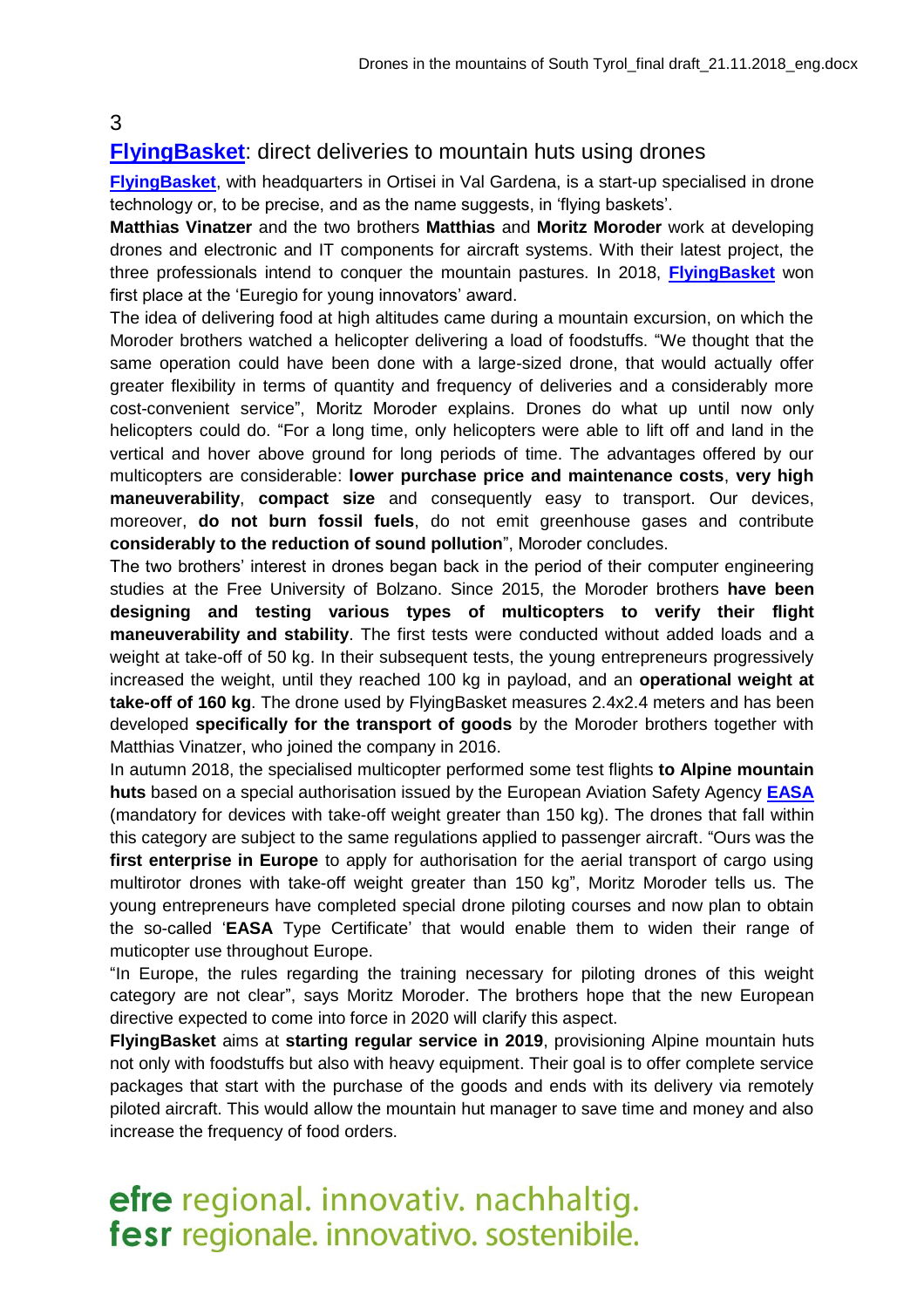The entrepreneurs also forecast the use of **FlyingBasket drones for transporting loads** in the **civil protection** sector. Indeed, the multicopters could be used to provision remote areas that have been cut off from supplies due to landslides, avalanches, debris flows or other natural calamities, for example. Another service multicopters could accomplish is backing Alpine rescue operations, which often require considerable quantities of material to be transported over impervious terrain. With their capacity to transport loads of up to 100 kg, the multicopters could significantly help rescuers by quickly transporting material from the valley floor to the high altitude location of the rescue operation. One may also imagine using them for conducting various kinds of geological surveys, since their maximum load capacity is enough to transport the measurement equipment used by surveyors.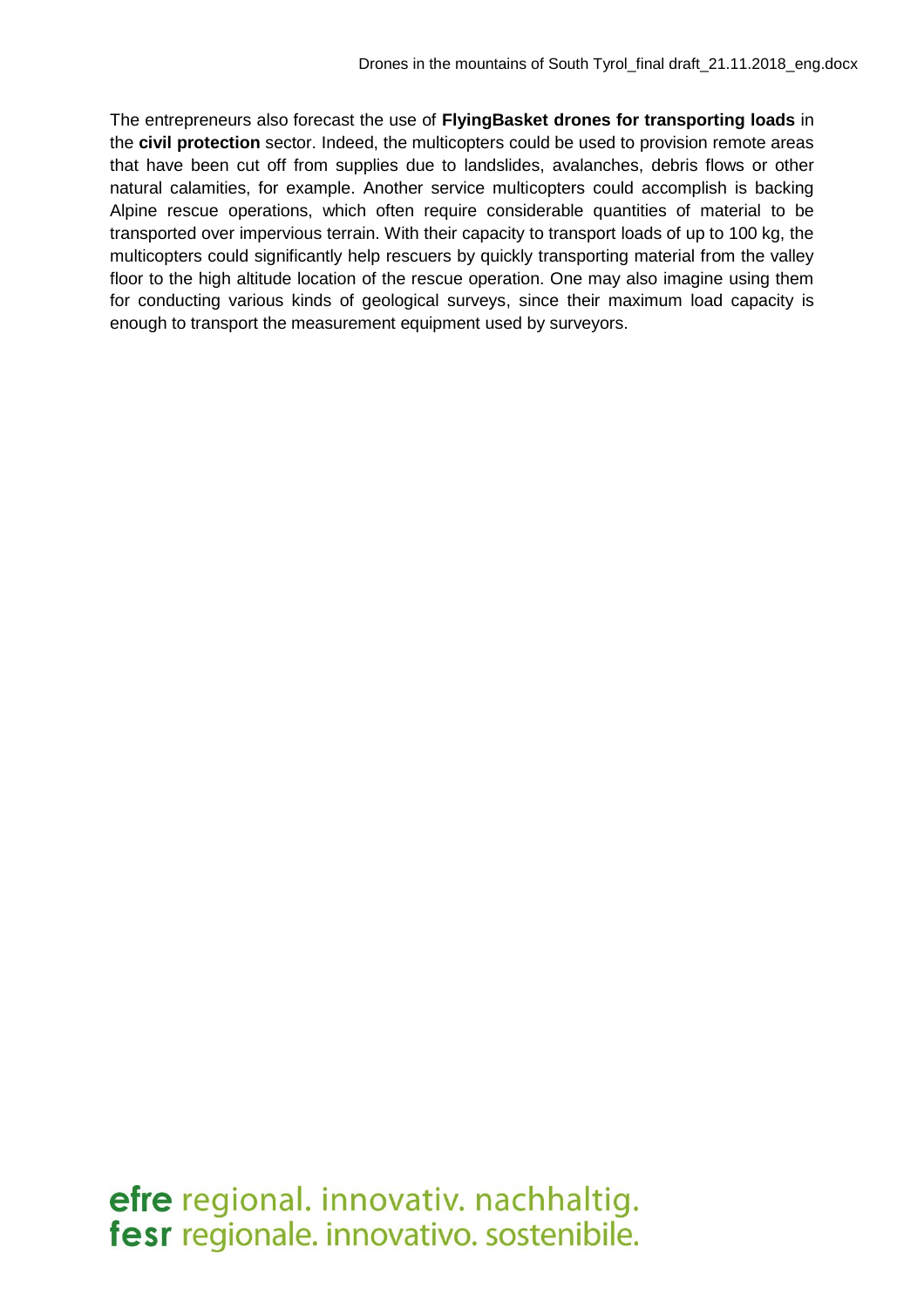#### 4

#### <span id="page-17-0"></span>**[MAVTech:](http://www.mavtech.eu/)** research, development and consulting

**MAVTech** (micro aerial vehicles technologies) is a pioneer in the drone technology sector in Italy. The company was founded in 2005 as a spin-off company of **[Politecnico di Torino](https://www.polito.it/)**. MAVTech currently operates as a technology company of the **NOI Techpark** of **Bolzano**.

"The first objective of the company was to develop fixed-wing aircraft. The drones fitted with so-called fixed wings were standard fare at the time. Rotary wing drones, as we see them today, emerged only at a later stage", Gianluca Ristorto of MAVTech explains.

MAVTech aircraft were initially used for monitoring rice crop fields in the Po Valley. The transfer of the company from Piedmont to Bolzano (South Tyrol) took place within the context of the SMILE project, focusing on monitoring the **health status of crops**. Consequently, MAVTech intensified the **development of drones with built-in camera and sensors**, such as the **[Q4E](http://www.mavtech.eu/it/prodotti/drone-q4e/) drone** and the **[Agri 1900](http://www.mavtech.eu/it/prodotti/agri-1900/) drone**, **destined for use in the agricultural sector.**

"Our interest and commitment are aimed at further developing the sensors", says Gianluca Ristorto, and then continues, "we have collected a series of photographic and multi-spectral data of the vineyards around Merano, which we will now match with the soil sample data given us by the Laimburg research centre. We hope to be able to provide vine farmers with greater and more useful information regarding the health status of their vineyards. The primary objective of the project is to reduce the use of pesticides and therefore improve the quality of wines".

In recent years, MAVTech has also gained further experience within the context of the **[WEQUAL](http://www.mavtech.eu/en/company/projects/wequal/)** and **[SASNET](http://www.mavtech.eu/it/azienda/progetti/sasnet/)** projects and in the development of **drones designed for civil protection and Alpine rescue operations**.

The company currently creates, develops, manufactures and sells high-tech aircraft with built-in equipment and ground stations. MAVTech is also an acclaimed **consulting company**. It has been an **ENAC certified company** since 2014 and as such it is authorised to provide support for the certification of operators of Remotely Piloted Aircraft Systems (RPAS). Within this context, via the SAPR and SAPR2 projects, the company has also succeeded in defining the criteria for assessing the amount of hazard these aircraft pose to humans, that are then used for operational risk assessment.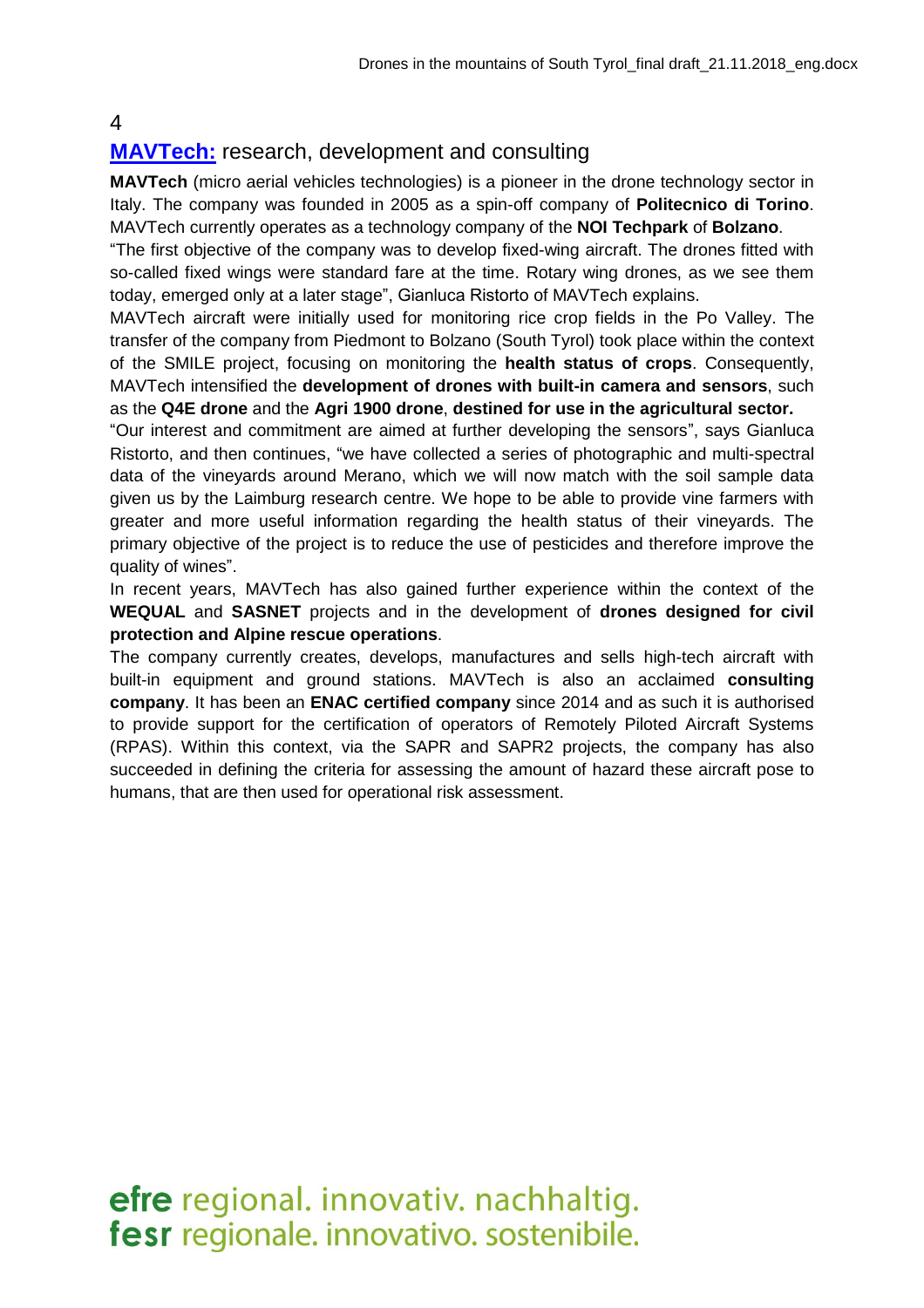#### <span id="page-18-0"></span>5 **[soleon](https://www.soleon.it/it)**: "We make your project fly"

"In 2009, our passion for flying and for the new multicopter technology led us to design our one line of aircraft. In the beginning, we designed custom multicopters for specific needs. A few years later, the requests coming in from our clients convinced us that we should design, manufacture and sell the devices outright. We intuited their high potential, especially when used for agricultural and surveying purposes", explains Michael Überbacher who is renowned in the sector for his ingenious resourcefulness.

In 2009, Michael Überbacher founded **[soleon](https://www.soleon.it/it/progetti/soleon-thermo)**, with headquarters in Varna. Since then, the entrepreneur has been **developing** professional-use drones up to 25 kg in weight, **custom designed** to the clients' needs, and creates innovative projects together with his partners.

His projects include drones to be used for a wide range of applications, including agriculture, surveying, civil protection, filmmaking and photography. **[soleon](https://www.soleon.it/it/progetti/soleon-thermo)** offers tailored solutions for **organic parasite control** against, for example, *Cydia pomonella* (an apple tree pest) and the European corn borer. The **[soleon DisCo](https://www.soleon.it/it/progetti/soleon-agro)** distribution system used for this purpose is patent pending and has already been requested by countries around the world: Europe, Uzbekistan and recently Brazil. The company also designs drones for surveying using photogrammetry, laser scanning, aircraft for thermographic detection, for use in agriculture and for scientific projects conducted by universities and research centers. The users of **soleon** drones include universities, surveyors, farmers as well as archeologists and artists.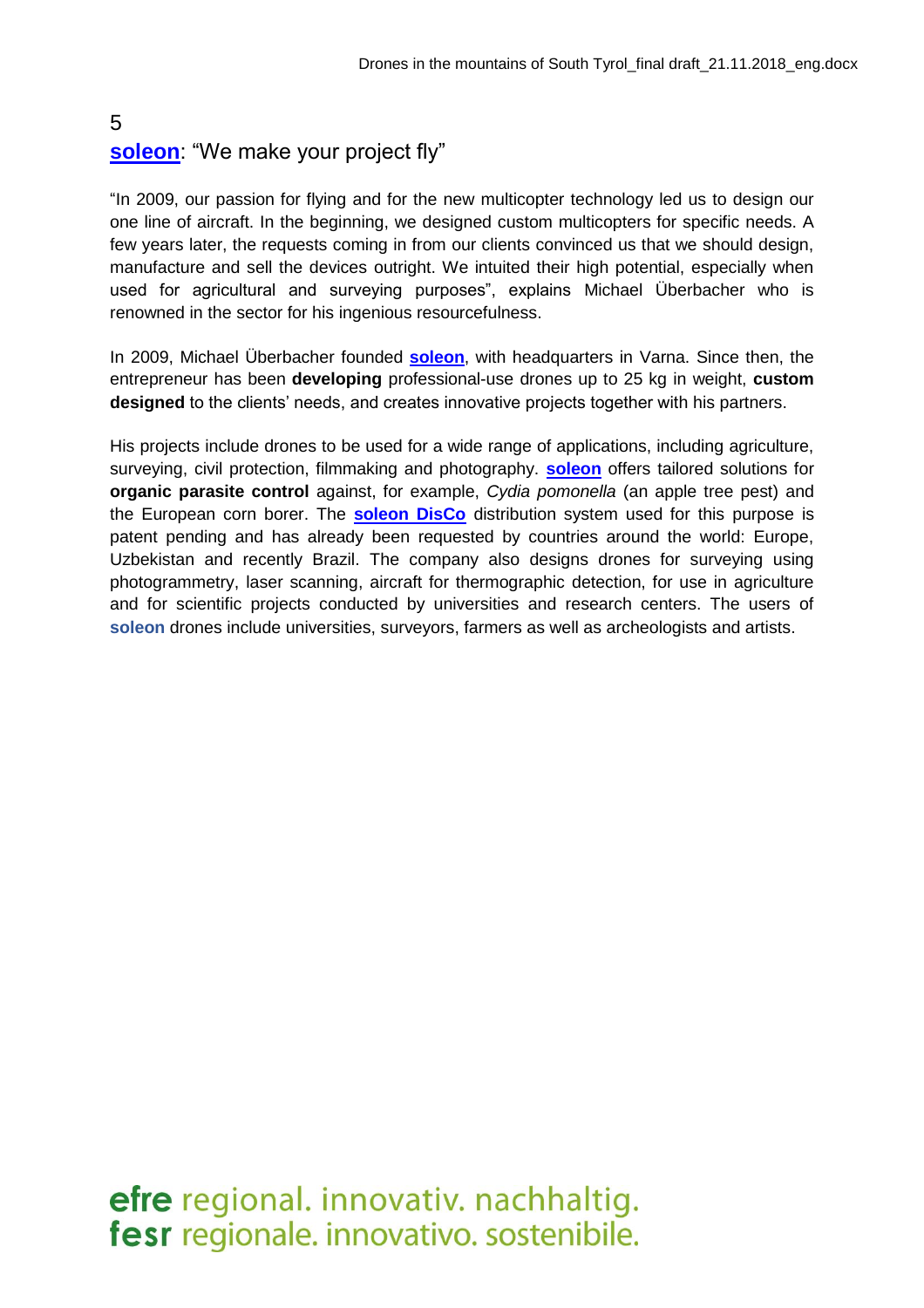#### <span id="page-19-0"></span>6 **[UP Caeli Via:](http://www.up-caelivia.it/)** vertical take-off

In recent years, the aviation sector has witnessed some substantial changes. Some companies are firmly convinced the mobility in the future will be airborne. One of these is **UP Caeli Via** owned by Gianni Baggio, with headquarters in the NOI Techpark. At UP Caeli Via, the key word is **VTOL**.

This acronym stands for *vertical take-off and landing*, a technology that enables aircraft to take off and land in the vertical, without taxiing, and is applicable to both airplanes and drones. Next to the great airplane producers, many start-ups today are building electricitydriven, vertical take-off and remotely controlled aircraft, which means that the "flying taxi" is literally just round the corner.

UP Caeli Via is designing a new **technological platform** that will allow the future development of small and medium-sized VTOL aircraft as well as ultra-lights. The aircraft made by UP Caeli Via are designed and manufactured **in the R&S department inside the company** according to the specific requirements of its clientele that comprises civil protection, police and emergency response departments such as Alpine rescue centers and firefighting brigades.

UP Caeli Via applies an innovative kind of technology that enables its drones to fly for significantly longer periods of time compared to conventional rotary wing drones. Thanks to their advanced maneuverability, quadcopters are the most popular drones today, but these devices are only battery-powered and therefore have a short flight range. The drones designed by UP Caeli Via instead are **hybrid vehicles** equipped with combustion engines or hydrogen chamber engines matched with electric cell motors and are the new generation of VTOL drones, capable of merging the vertical take-off capability of drones with the flight range of an airplane.

UP Caeli Via aims to fulfil one of mankind's greatest dreams: autonomous flight with PAV (personal air vehicle). This dream could become reality thanks to a lightweight and flexible vertical takeoff aircraft, the "Ferrari of the skies", as Gianni Baggio rather proudly defines his prototype that would allow to shorten travel time by 75% compared to an automobile. "This would have extremely positive repercussions on the quality of life of every human being. It seems utopian, but instead it's a concrete project we are currently working on! I plan to present my first model, that will be about the size of an ultra-compact car, in 2021 at the Dubai Air Show", explains Gianni Baggio, who aims at making UP Caeli Via one of the market leaders in the production of VTOL aircraft.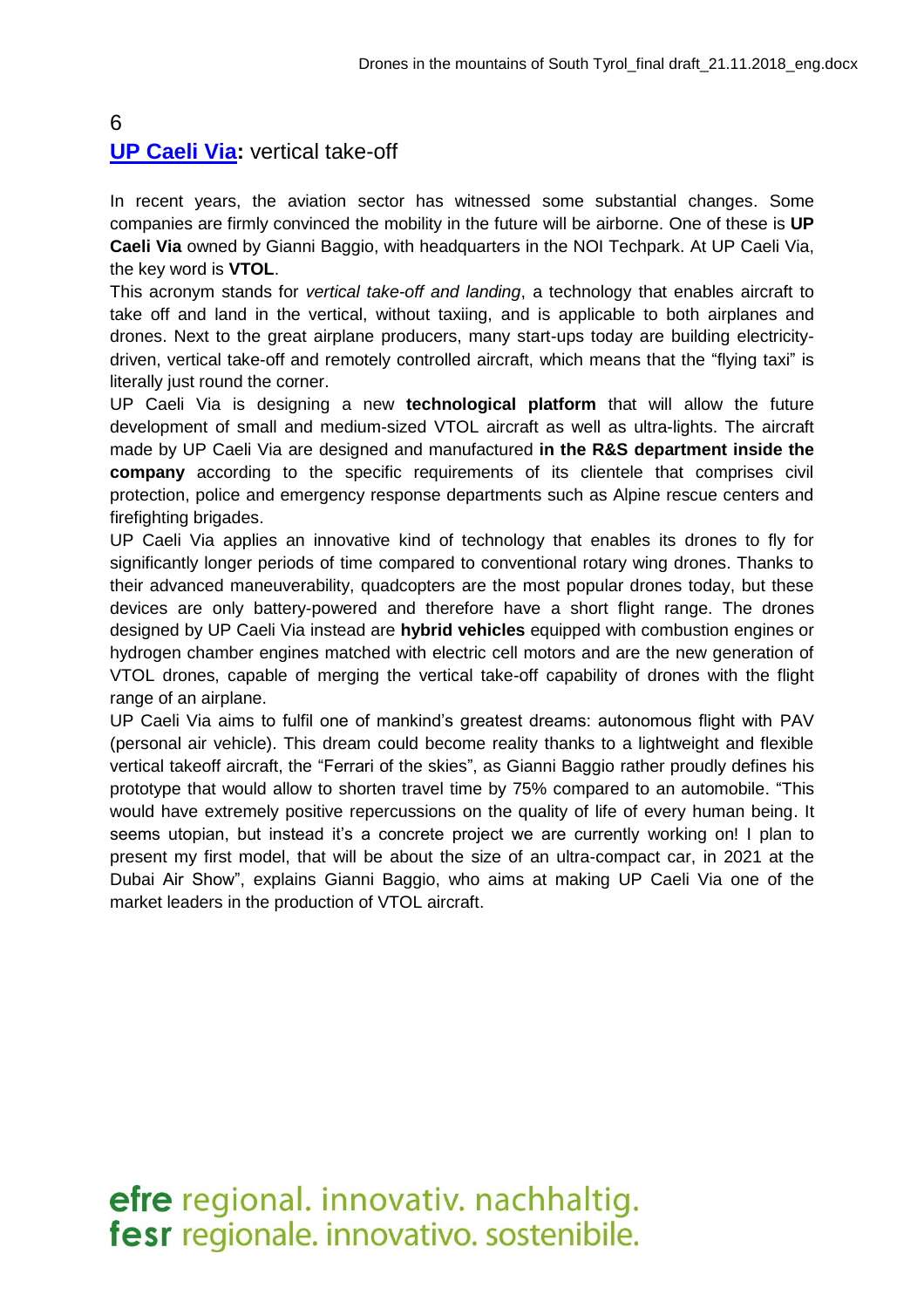#### <span id="page-20-0"></span>7 **[Wörndle & Partner](http://www.woerndle.eu/it/)**: what is hovering over the nature reserve?

The preservation of natural assets and the sustainable development of tourism in South Tyrol envisage the need to limit the use of drones within the protected areas. The issue is currently the main topic within the alpine.expert/rpas working group of IDM Alto Adige. The task of defining exhaustive rules for this has been assigned to Michael Schmalzl of Alpsvision, Ortisei, and to Thomas Wörndle, of the legal firm Wörndle & Partner, Bolzano. The provincial legislation currently in force could be complemented with the proposals they will come up with.

To date, South Tyrol **does not have any laws** regulating the use of drones in protected areas, but only rules applicable to motor aviation. In South Tyrol the law establishes that in protected areas (all of the province's territories above the altitude of 1,600 m are considered protected area) motorised aircraft must fly at least 500 metres from the ground. At national level, current provisions established by the national civil aviation authority (ENAC) regarding drones envisage a maximum height of 150 m off the ground for professional use and 70 m off the ground for recreational use.

In line with environmental protection and tourism development requirements, Schmalzl and Wörgle think it would be more useful to make a distinction between recreational flying and professional use, thereby forbidding the use of recreational drones in specific protected areas, extended at least to nature reserves and to UNESCO heritage sites.

- The following regulations could be envisaged: aircraft weighing up to 250 grams: no distinction between model airplanes and drones, no flight restrictions within the context of the ENAC regulation, no obligation to notify or ask for authorization for flying in protected areas.
- Aircraft weighing between 250 grams and 25 kg: restriction of flight to drones that are registered and authorised for professional use, as well as to operators holding piloting licences, at least within the nature reserves and UNESCO heritage sites; obligation to complete an environmental protection awareness course and obligation to notify the planned flight duration to the Nature Reserves Office and to the Forest Administration Office.
- Aircraft weighing 25 kg and more: in all protected areas, restriction of flight only to registered drones for professional use and to operators that have completed an environmental protection awareness course. Authorization issued by the Nature Reserves Office, obligation to notify the South Tyrol Mobility Division and the Forest Administration office.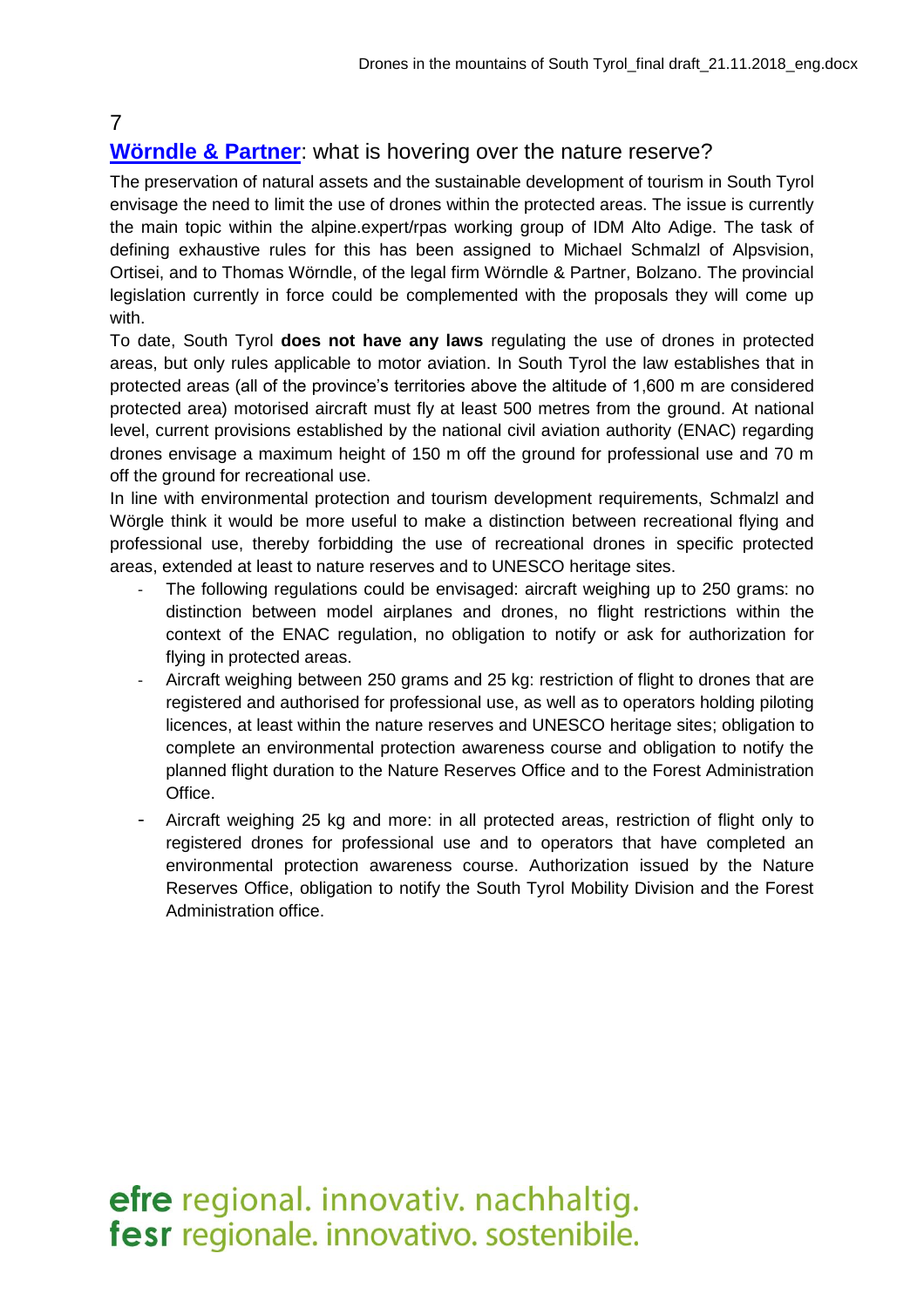#### 8

### <span id="page-21-0"></span>**[PIXAIR](http://www.pixair-dronesolution.it/) Drone Solution**: geology from the air

"When we started, in 2014, we experimented with many types of drones, cameras and software packages. Today, I work mainly for South Tyrolean drone developers. In this way I can develop special drones for our geological surveys", Alessandro Bozzani of Pixair explains. Drones, measurement equipment and software today make it possible to conduct land surveys that were unthinkable just a few years ago.

In an age of climate changes and, consequently, of increasingly frequent rainfall and landslides, the monitoring of rock walls and soils, of waterways and lakes is becoming increasingly important. In 2014, geologist Alessandro Bozzani founded Pixair as the new branch of the company Geoprobe SAS, a company that since 2005 has been operating in the field of land surveys and monitoring in support of environmental and geological studies.

"We are interested in aerial photogrammetry and in 3D data processing. Thanks to the new drone technology and to the continuous development of software, much has been done for us geologists" Alessandro Bozzani reports. The surveying required for monitoring rock masses, for example, once required that geologists get into their harnesses and climb the rock wall. Now a part of this work can be done with the help of drones, that allow to check larger surfaces in a shorter time and at lower cost. "Drones, however, cannot replace people entirely", Bozzani stresses, "but we can work on the wall in a much more targeted manner". By using 3-D models and storing the data and documentation of the conditions of a critical site it is now possible to make reliable forecasts.

According to Bozzani, as a geologist, photogrammetry is the work tool par excellence. It not only allows to monitor rock walls and soils, but it also can be used to conduct studies for the construction of tunnels or for archeological site research. Once completed, a georeferenced 3D model can be used as a basis for the processing of the geological context under many different points of view - something that is immensely important in the design phase.

Alessandro Bozzani is one of the drone pilots certified by ENAC. In non-critical contexts, Pixair works with drones that weigh from 2 to 25 kg. These drones, however, are also equipped with all that is necessary to operate in critical settings. In the latter cases, though, Pixair must apply each time to ENAC for the necessary authorization.

Since its establishment, Pixair has participated in various international research projects, such as the one conducted on the shores of Lake Bolsena in Lazio. There, Pixair conducted a large number of flights for archeological survey purposes. In this case, aerial photogrammetry helped the researchers document their project, and the drones were of great help in fly-overs and in the 3D representation of submerged portions of ancient Etruscan settlements. These renderings were made possible thanks to specific algorithms developed and tested by Pixair. The software designed by the company can be of great help also to power companies, since it is capable of detecting sediment deposits at the bottom of a water basin. This way, it is possible, for example, to assess the natural silting up of artificial lakes and dams.

In the meantime, however, drones have become indispensable also in the field of digital mapping of arduous land areas. The data collected by the drones provide a much more detailed landscape and altimetric variation model than ever before. To this end, Pixair has developed an application that depicts the ground correctly, regardless of its vegetation cover (unless it is excessively thick).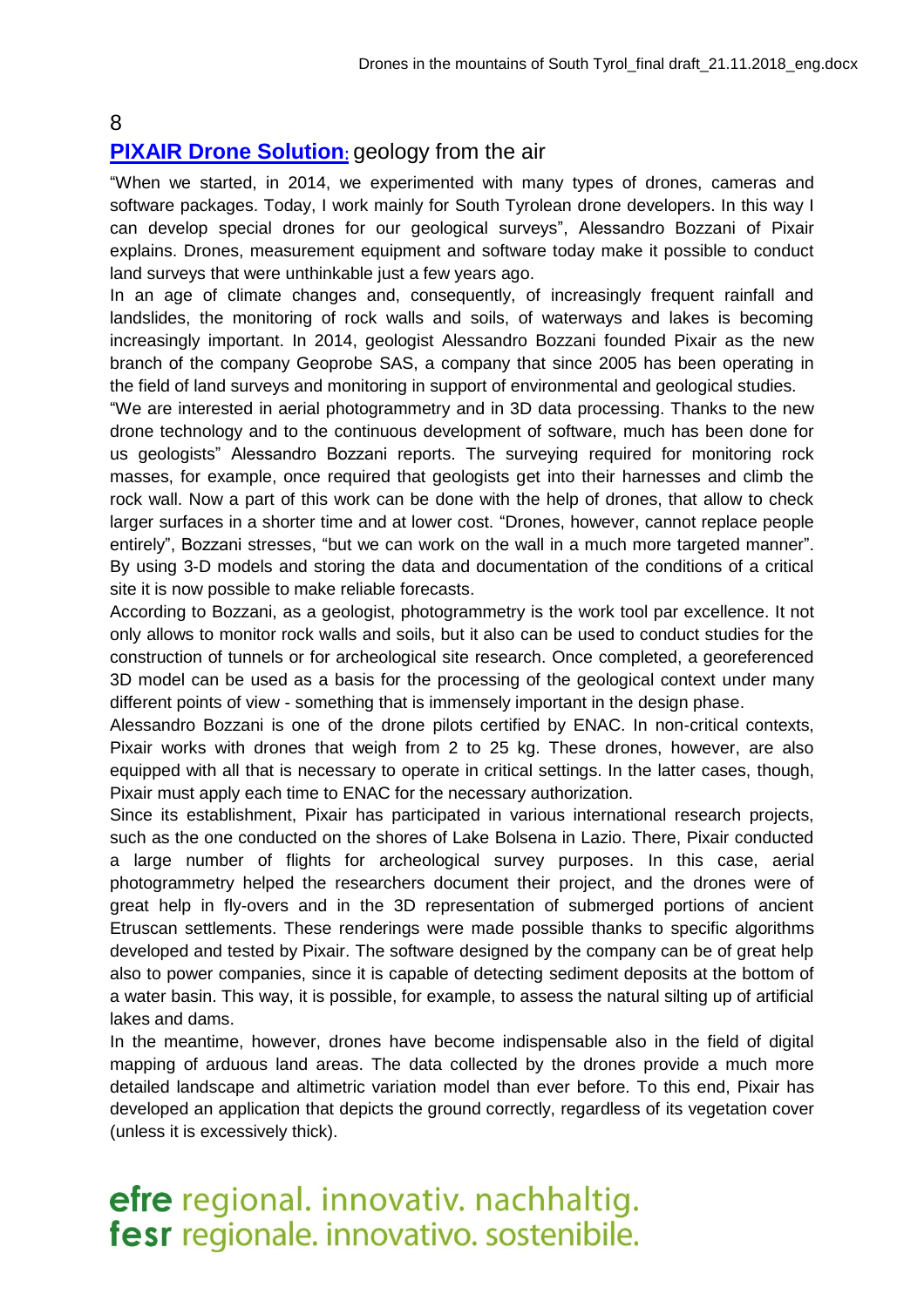### <span id="page-22-0"></span>9 **WEQUAL project:** monitoring the green infrastructures

Water is one of mankind's most precious assets, as it is the source of life for all living beings and for ecosystems. The WEQUAL project (derived from the abbreviation of WEb service center for a QUALity multi-dimensional design and remote-sensing monitoring of Green Infrastructures) is focused on **monitoring river ecosystems** and envisages the creation of an online platform with a built-in geo-information system (GIS), capable of helping technicians and administrators in assessing the ecological health of the green infrastructure. The **environmental monitoring is performed using drones**.

The data used in these assessments are collected either via traditional surveys or with the help of high-tech sensors mounted on the drones. The drones are used to shoot from the air, to make optical distance measurements using LiDAR sensor technology and to film the energy reflected off the earth's surface at the various wavelengths of the electromagnetic spectrum. The web platform of the project is currently being constructed. Its launch online is planned for the summer of 2019. To date, the surveys are being conducted in the Lagundo area of the Adige River, on the Rio Passirio near Scena and on the Rio di Tel near Parcines.

The data collected during the WEQUAL project will be also used for planning future actions in river areas. The online database will be placed at the disposal of the engineers, ecologists, geologists and public administrators in charge of monitoring the riverways and of securing the territory. The WEQUAL project is being conducted together with the **Free University of Bolzano**, **[Maccaferri Innovation Center](https://www.maccaferri.com/innovation-center/)**, **[MAVTech](http://www.mavtech.eu/it/)** and **[Naturstudio](http://www.naturstudio.it/)**. In 2018, thanks to her work in WEQUAL, Nadia Zorzi of the Maccaferri Innovation Center ranked third at the "Euregio young innovators award".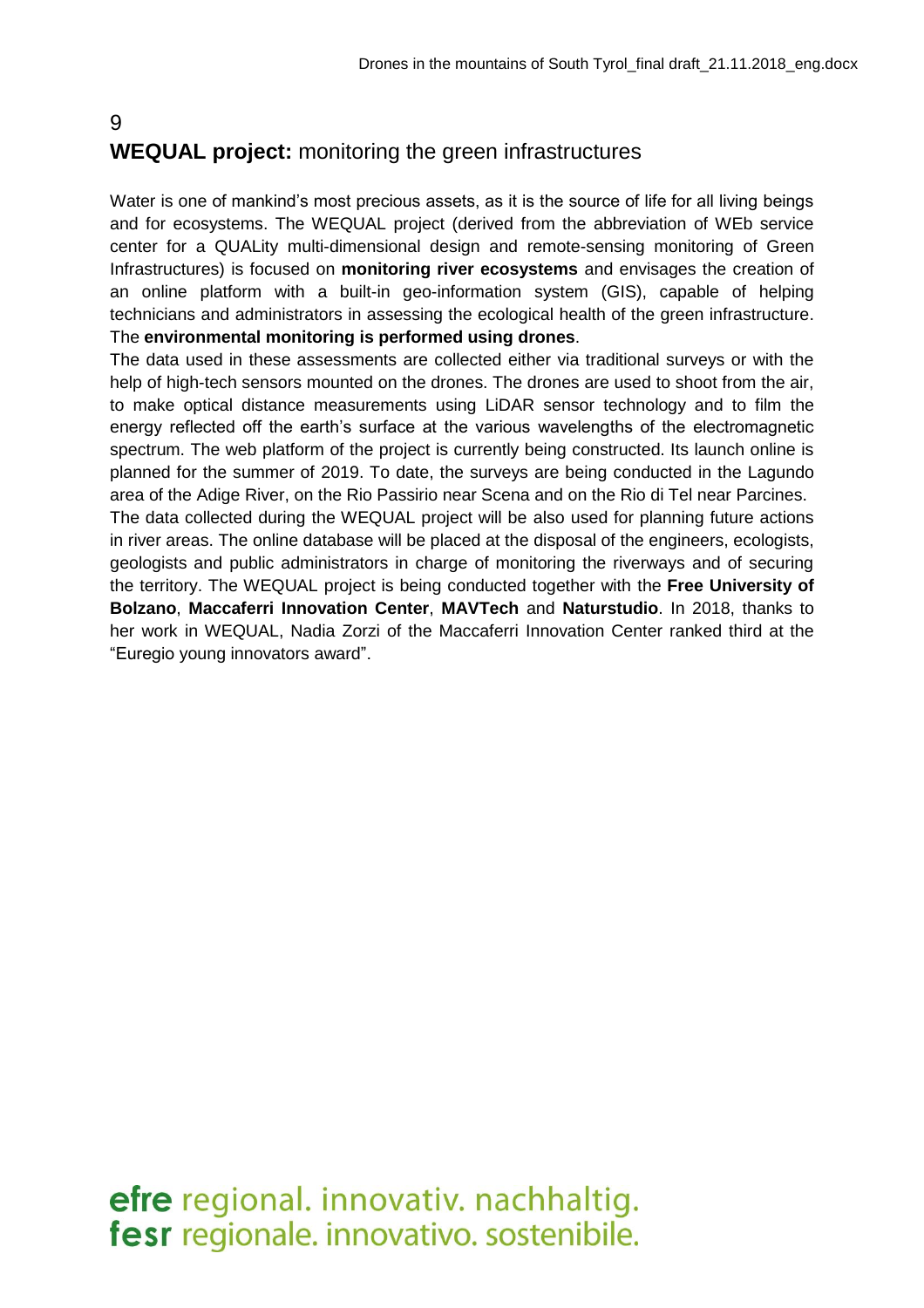#### <span id="page-23-0"></span>10 **[SASNET](http://www.mavtech.eu/en/company/projects/sasnet/)**: a swarm of drones for rescue operations

Excellent results in the shortest time possible: this is the declared objective of the R&S project **[SASNET](http://www.mavtech.eu/en/company/projects/sasnet/)**, launched by the companies **[Digital Lightning](http://www.digitallighting.it/)** and **[MAVTech](http://www.mavtech.eu/it/)** together with the rescue organizations Croce Bianca and Aiut Alpin Dolomites and with the support of the Carabinieri and civil protection forces.

SASNET stands for SAprSwarmNETwork and defines a swarm of four or five drones with own fixed or mobile charging station. The drones are connected via a Wi-Fi mesh network that allows the exchange of data among several devices. The communication network of the drones remains active even in weak signal areas because the drones connect to the network hub that emits the strongest signal. The intelligent swarm of drones for Alpine operations will allow the unmanned aircraft to recognise potential risks more efficiently and faster, remain in flight longer and over longer distances.

The drone swarm is useful, for instance, along mountain trails where the concentration of tourists is high, during bicycle races, near lakes and in the surveillance of industrial areas. The use of an intelligent swarm of drones can be very useful during rescue operations, in which they can help in the search of people dispersed or lost in unreachable areas and by providing an overall picture of the situation in the event of emergencies at high altitude. Another goal is to reduce operation times.

With SASNET, the technology companies **Digital Lightning** and **MAVTech**, both of which hosted at the **[NOI Techpark of](https://noi.bz.it/it) Bolzano**, plan to develop a system capable of piloting a swarm of drones in sync and of working semi-autonomously, under human supervision. "We would like to organise the first flight demonstration together with Croce Bianca in early 2019. During the development phase, the power consumption and weight of the drones turned out to be critical points. Luckily, we have already optimised the power consumption and weight of the five drones of the swarm we are working on", confirms Riccardo Tallon of **Digital Lightning**.

The entire product development by **Digital Lightning**, with headquarters in Padua and Bolzano, is focused on the Smart City strategy and, in particular, on the intelligent connection of lighting and traffic control at public level and of charging stations and hot spots at private level. Digital Lightning develops applications concerning power saving, security and traffic flow improvement. Within the context of the **[SASNET](http://www.mavtech.eu/en/company/projects/sasnet/)** project, Digital Lightning designs the **Wi-Fi mesh application** for the drone swarms and creates the **charging station prototypes**. The stations are mobile platforms (placed on a car's rooftop, for example) or fixed platforms (for the long-term monitoring of hazard areas such as sensitive landscapes or industrial areas, for example). Drone battery changing is performed automatically and takes just a few minutes. **The Wi-Fi mesh and the charging stations make it possible to use swarms of unmanned drones for longer operations covering larger areas.**

Within the SASNET project, **[MAVTech](http://www.mavtech.eu/it/)** is in charge of designing and prototyping the drones. MAVTech was founded as a spin-off company of **[Politecnico di Torino](https://www.polito.it/)** and today has its headquarters at the **NOI Techpark**. The company operates in the fields of development, production and sale of high-tech aircraft with built-in instruments and ground stations.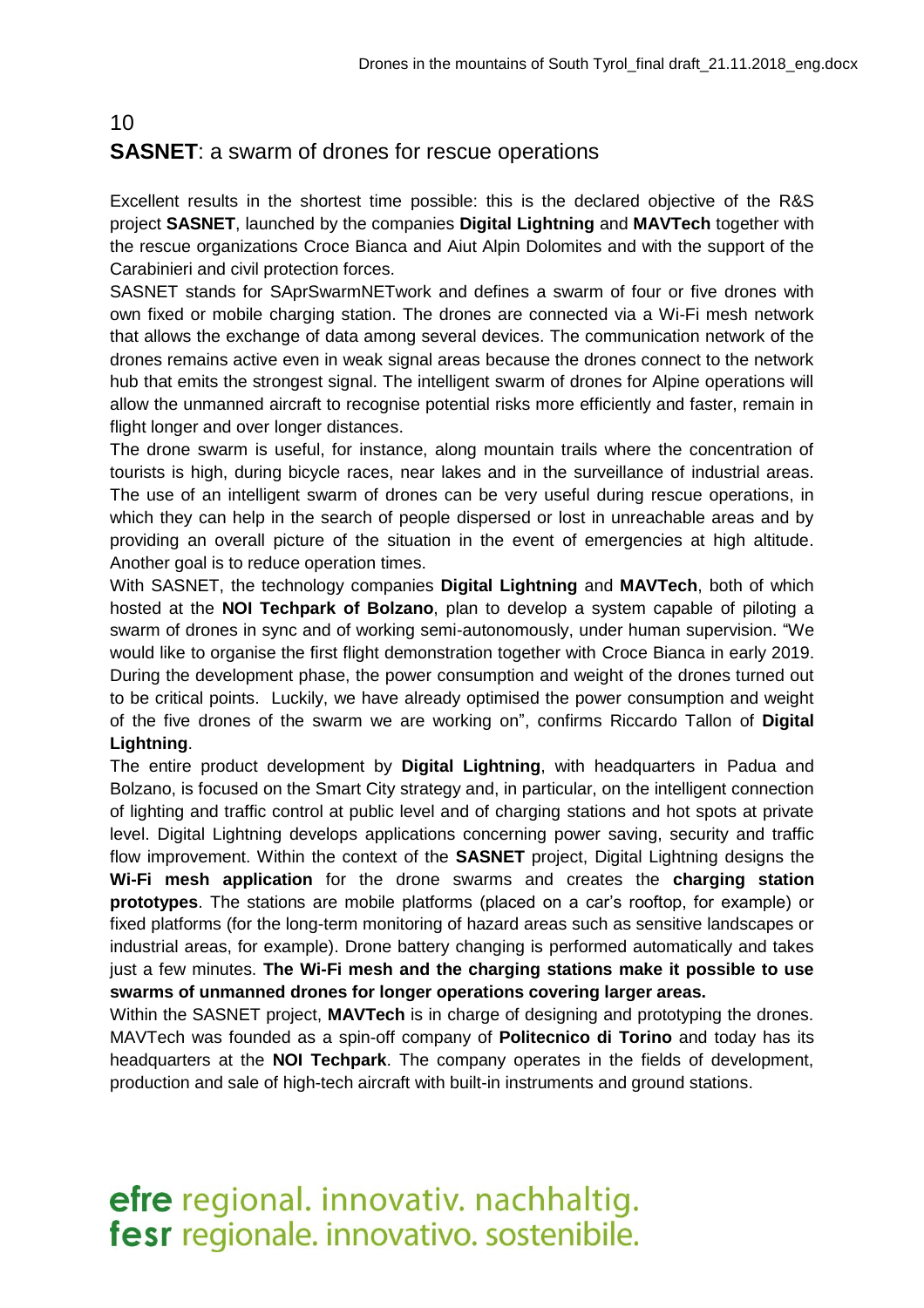### <span id="page-24-0"></span>**Future prospects**

The drone market is growing quickly in all directions: sports, recreation and professional uses. If the producers and suppliers could have their way, there would not be any restrictions on autonomous flight. This does not exclude the fact that there are some issues, however, concerning the technological challenges to be overcome, the questions about their economic potential and the questions regarding new applications, such as the field of civil mobility for example.

#### <span id="page-24-1"></span>Amendment of the current legislation

The most important challenge today concerns the **integration of drones in national and international air traffic**. Every EU member state is now applying its own regulations. The harmonisation of these different regulations that today are quite divergent is one of the future challenges to be met.

In the early drafts of a homogeneous European regulation, the focus is on defining the **regulation for the use of drones for practical purposes**, especially **civil protection** ones. When the flight is performed in the course of rescue or civil protection operations, the pilots are always performing so-called **"critical operations"**. This often implies flying over densely populated areas and, furthermore, the pilot may be forced to fly in absence of visual contact with the aircraft and to make the aircraft and the material it carries fly over arduous and difficult-to-reach areas. A concrete example of this are the **operations conducted on steep mountain slopes or in fog and bad weather conditions**.

The proposal for the new EU regulation envisages the possibility of defining civil protection operations based on a standard scenario and of concluding *a priori* the long process concerning the approval of critical operations, so as to guarantee the legal coverage of said operations.

Within the context of the **Arge Alp EVADAR project**, the **alpine.expert/rpas working group of IDM Alto Adige** is especially active in this sense and prepares concrete proposals in cooperation with various local and transnational rescue organisations. The **regulations currently in force and the current standard scenarios defined by ENAC** are available at the following **[link](https://www.enac.gov.it/La_Regolazione_per_la_Sicurezza/Note_Informative/info-22158831.html)**.

#### <span id="page-24-2"></span>Technical challenges

Following the progressive upgrading of the basic structure of the drones that has occurred in these past few years, current development is focusing on the definition of **uniform industrial safety and production standards relating to the outfitting of the aircraft.**

The all-round introduction of **4G and 5G mobile networks** has speeded up pilot-to-drone data transmission. The **basically perfect synchronisation of the data** results in greater aircraft piloting precision and opens new prospects for flights **partially conducted without visual contact with the aircraft**.

The new mobile technology also allows for progress in **fully automated flight**. Existing safety technology such as the **obstacle recognition system**, the **geofencing (i.e. localisation with respect to virtual barriers), the detection of weather conditions and the autopilot for safe landings,** are allowing us to achieve increasingly better results thanks to the progress made in the transmission of data and in the communication within 4G and 5G networks. The risk of losing the data is practically annulled.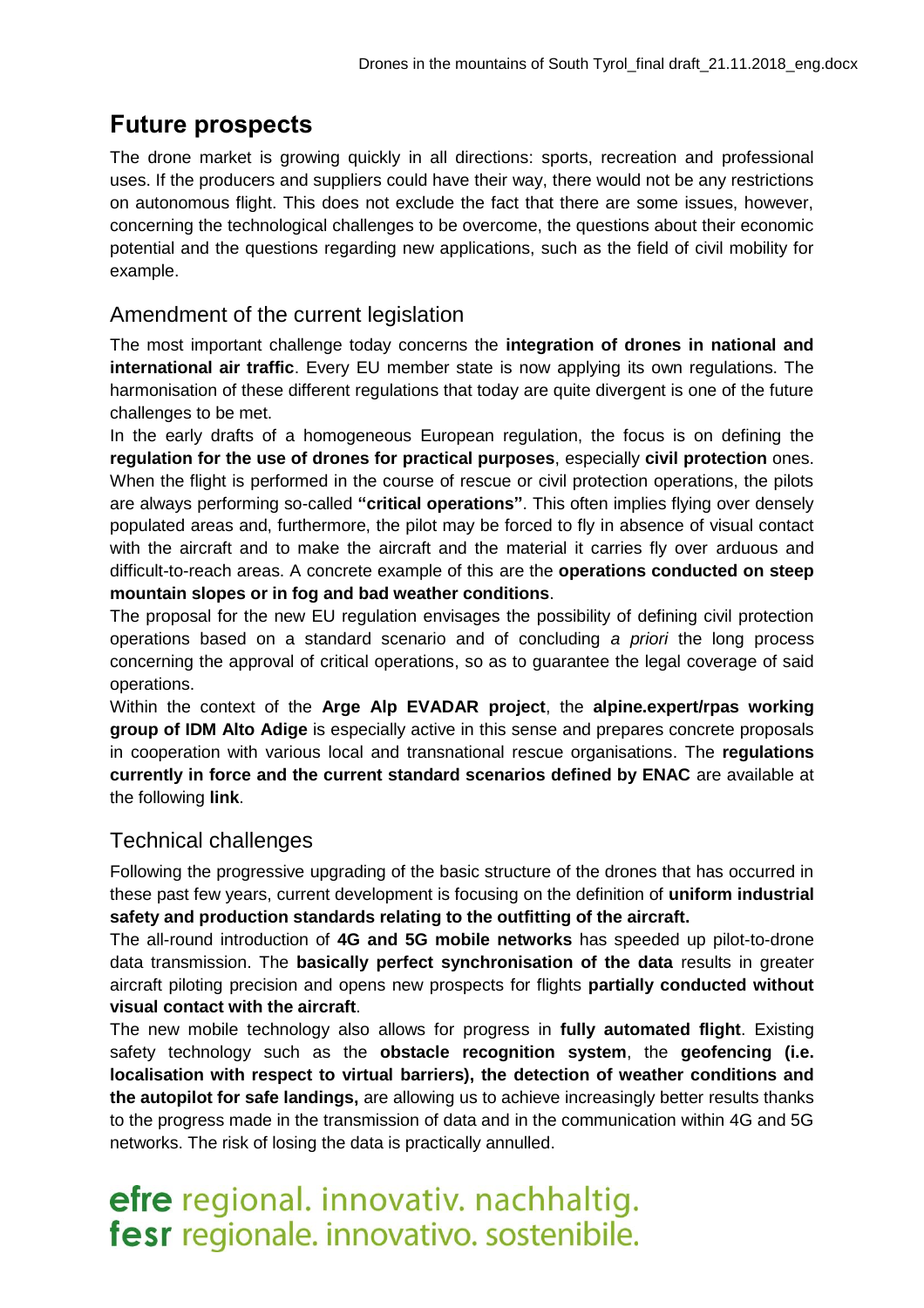Therefore, the **future focus of innovation** is on the development of new sensors, on the size reduction of components, on the further development of information and communication technologies, on the network and automation technologies and on the designing of ultra-light aircraft for long-term missions.

#### <span id="page-25-0"></span>Economic potential

In order to be able to develop further, drone technology must also prove to be beneficial in terms of costs. **Precision agriculture** is a sector in which companies have a chance of quantifying the economic impact the use of drones has on their clients. The targeted analysis of the data collected during flights over crops, for example, can help **reduce the costs** incurred for seeds and pesticides. The lower concentration of toxic substances and the greater precision in plant treatments in turn brings an **increase in the quality** of the crops and favours the **preservation and protection of the soil** and of the crops themselves.

**Mobility** is certainly one of the most interesting sectors. In this case, drone technology could play a crucial role in the very near future. Drones, that currently still require the presence of a pilot, in the future could become capable of flying without human assistance. In just a few years, the delivery of our mail and packages could be done by a drone (and no more by the postman). Tests are also currently being performed on the so-called '**travel drones**', i.e. devices capable of autonomously reaching their destination, of flying in formation, of planning routes and of avoiding obstacles. Aircraft of this kind must be capable of acting in an intelligent manner and of taking decisions autonomously.

An essential role in research and development is that played by the **drone test centers** such as decommissioned airports or other large complexes. Research and development, technical demonstrations of flight projects, test flights with methods still subject to legal limitations and piloting without visual contact: all this can be performed at the test centers.

A preliminary assumption for the creation and the safe and economically convenient management of these centers is the existence of a network of potential users coming from various sectors and willing to work together. A test area could bring together, for example, various figures such as service providers, developers and producers, flight instructors and maintenance technicians. Public interest organisations such as rescue and civil protection entities are important partners that should be involved, too.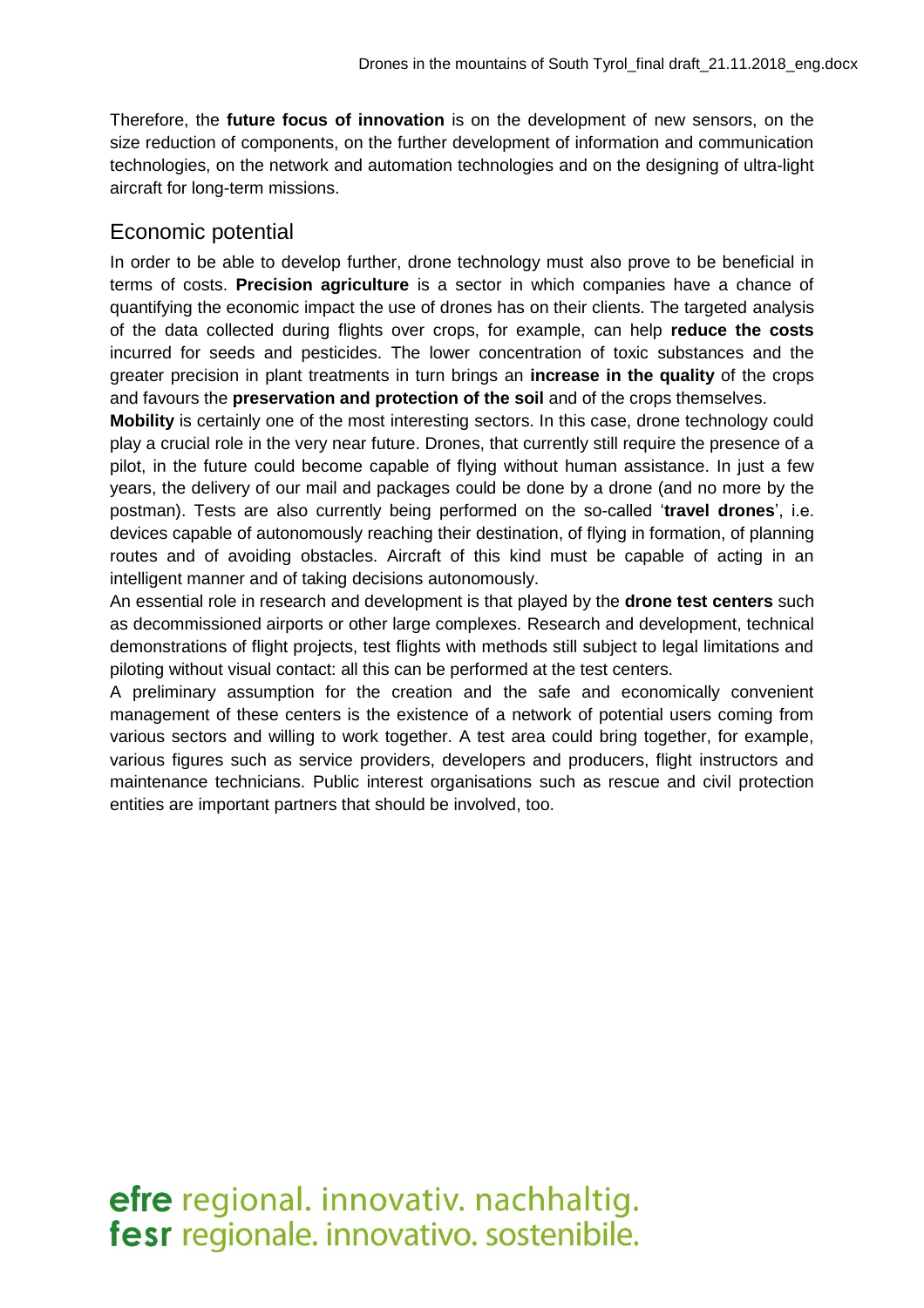### <span id="page-26-0"></span>**Glossary**

**Precision agriculture:** the targeted actions performed on single areas or plants within a cultivated surface, such as specific actions on soil conditions or on parasite-infested plants, for example.

**alpine.expert:** a platform that brings together South Tyrolean enterprises, research institutes and experts working in the Alpine skills sector. The platform is coordinated by Ecosystem Sports & Alpine Safety of IDM Alto Adige.

**alpine.expert/rpas (work group):** this group is composed by South Tyrolean researchers, enterprises and other stakeholders operating in the drones sector. The group, hosted by Ecosystem Sports & Alpine Safety of IDM Alto Adige, interconnects enterprises, scientists and experts in order to stimulate drone technology and the economic activities linked to it.

**Drone**: a remotely piloted aircraft. The term, that initially referred especially to military drones, today is used to generically indicate unmanned aircraft.

**ENAC**: *Ente Nazionale per l'Aviazione Civile*, the Italian Civil Aviation authority that issues authorisations and certificates to drone pilots.

**EVADAR**: *Emergencies handled using remotely piloted aircraft in difficult-to-reach and hazardous areas.* An Arge Alp project that from 2015 to 2017 analysed the potential of the data collected using drones in support of civil protection and soil defence operations, of environmental protection and of land and landscape mapping operations.

**Lidar:** *Laser Imaging Detection And Ranging*. A surveying method similar to radar, used for measuring the distance and speed of an object; unlike radar, that uses radio waves, Lidar is based on pulsed laser light.

**Environmental monitoring:** the observation and documentation of the environment from scientifically significant viewpoints; monitoring is important for agriculture and for forest management, for the development of town-planning programs and for the protection of the environment.

**Multirotors**: aircraft equipped with two or more propulsion rotors; the term here indicates unmanned aircraft, namely drones.

**Critical flight operations**: according to Italian law, any flight operation that envisages flying over urban built-up areas, overcrowded areas, train stations, airports, industrial infrastructures and gatherings of people is defined as critical.

**RPAS**: *Remotely Piloted Aircraft Systems*. The term is used especially by ENAC to indicate unmanned aircraft, namely drones.

**Flying taxis**: in 2017, a taxi capable of automated flight made its first test flight in Dubai – but without passengers on board, for the moment. The aircraft, that looks like a helicopter,